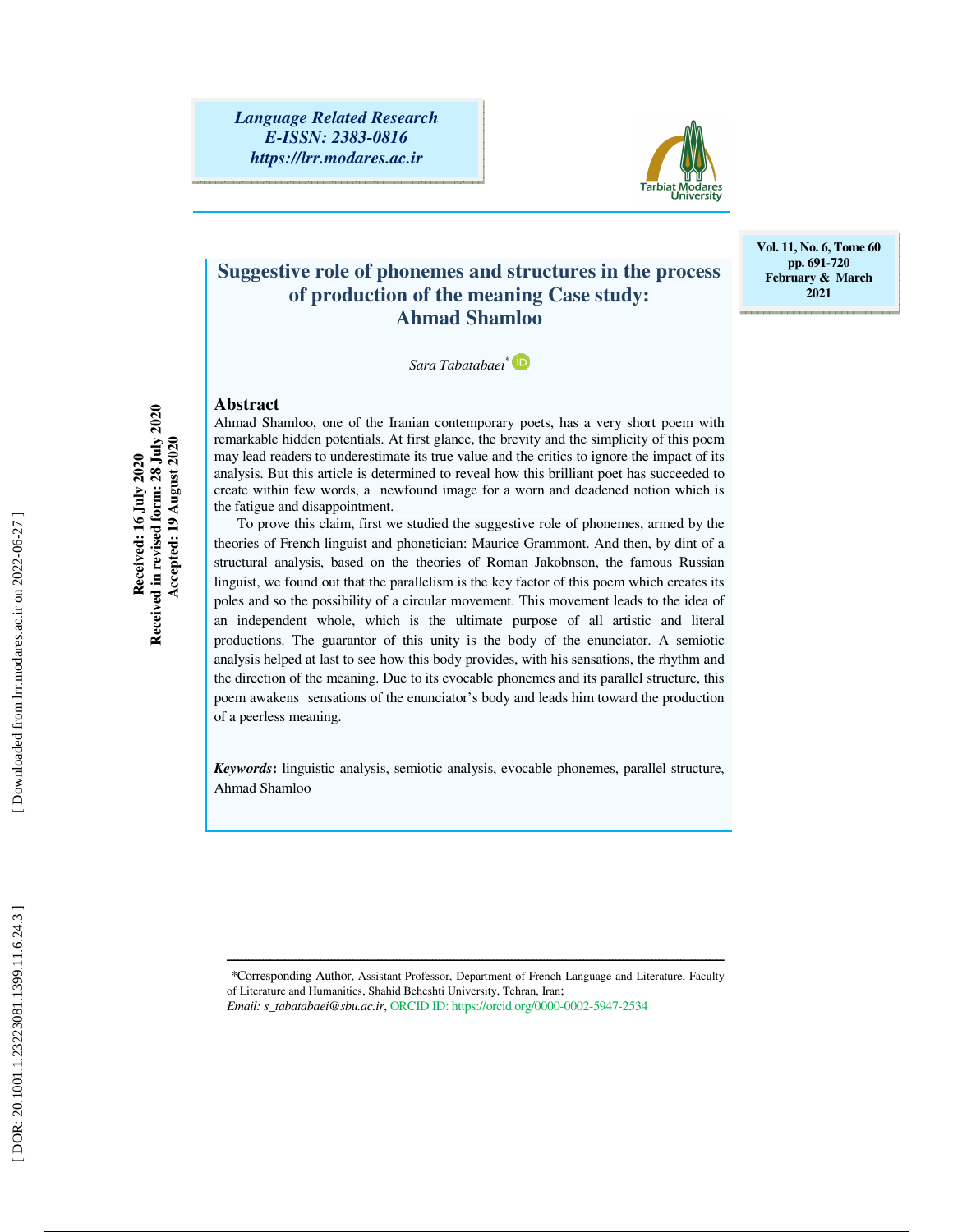#### **1. Introduction**

Ahmad Shamloo, one of the Iranian contemporary poets, has a very short poem with remarkable hidden potentials. At first glance, the brevity and the simplicity of this poem may lead readers to underestimate its true value and the critics to ignore the impact of its analysis. But this article is determined to reveal how this brilliant poet, without prolonging, has succeeded to create within few words, a newfound image for a worn and deadened notion which is the fatigue and disappointment.

#### **2. Methodology**

The present paper consists of three parts. In the first part, we will examine the suggestive role of phonemes and sounds based on the theories of Maurice Grammon. The second part will be devoted to the analysis of poetic structure based on Roman Jakobsen's theories. And in the last part, there will be a semiotic analysis based on theoretical framework of Paris schools of semiotics, focusing on the subject of body and senses. Each of these three sections, separately and finally together, examines and highlights the process of the meaning production in the selected poem.

#### **3. Results**

Due to its evocable phonemes and its parallel structure, this poem awakens sensations of the reader's body and leads him forward to reach a peerless meaning. To prove this claim, we did a linguistic-structural analysis of this poem in the first section of the present paper. In this part, we are armed by the theories of the French linguist and phonetician: Maurice Grammont, who has spent several years of his scientific life to study the suggestive role of phonemes and to approve his theories he studied the phonemes of so many languages. He categorizes the phonemes in to different sensational groups and explains the characteristics of each category and evaluates at last how they contribute to the production of the enunciator's desirable meaning. Examining the suggestive role of repeated sounds (vowels and consonants) of this poem

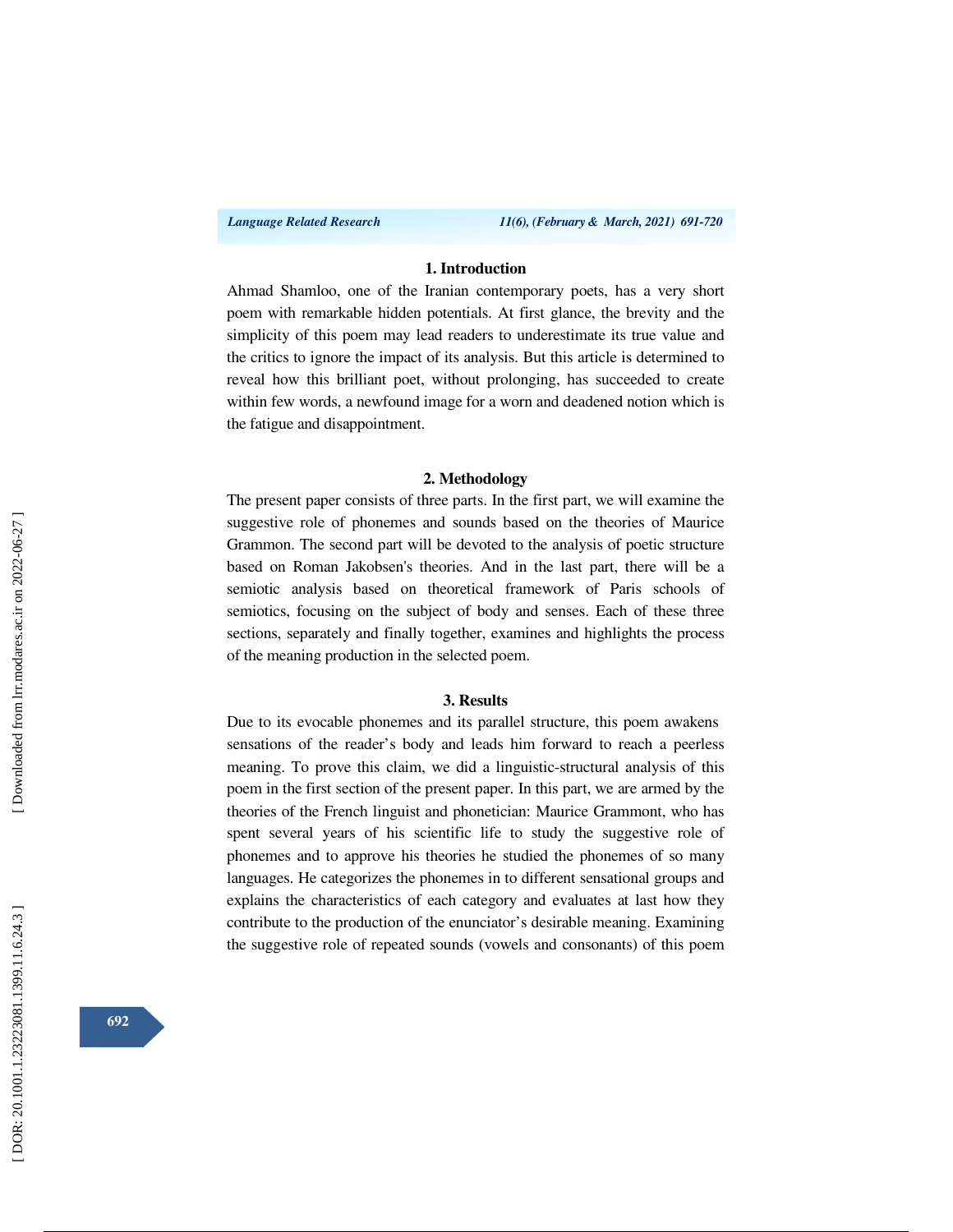and their combinations, we can see how the poet tries to suggest the feeling of an ecstatic calm, caused by a coldness that has taken over his existence, paralyzed him and stopped him from moving. Choosing words with appropriate phonetic echoes and their effective repetition may be the first trick of any poet to create a lasting work, but more important is the creative arrangement and composition of these words in the body of the poem. As we have learned lots of things from the combination of phonemes and sounds in the heart of a word, a phrase, or a verse, examining other overt and covert relationships between the elements of a structure can also be a great help in better understanding of the meaning and mysteries of this very short poem of Shamloo.

So in the second part of this paper, we based our analysis on the theories of Roman Jakobnson, the famous Russian linguist and the pioneer of structural analysis, in order to verify how much the structure of this poem can influence or fortifies its meaning. According to Jakobson, parallelism is the most important feature of a poetic structure. It is true that the repetition and return of similar phonetic, lexical, and grammatical elements are the first manifestations of a parallel structure, but the parallelism is not limited to repetition and there must be, in any parallel pattern, a coefficient of similarity as well as a coefficient of contrast. Although the parallelism of Shamloo's poem owes much to repetition, it does not rely solely on repetition. Therefore, after analyzing the effect of structural repetitions, we examined the similar and contrasting relationships that play a role especially in the lexical body of the poem, words that seem to be chained together and follow each other. This study permitted us to see that the parallelism in this poem is not only due to the repetition of sounds and words, but also stems more from a kind of similarity and semantic contrast between each of its constituent elements. The notion of the parallelism is the key factor of this poem which creates its poles and so the possibility of a circular movement within the words, phrases and parts of the poem. This movement leads with no doubt to the idea of an independent whole, which is the ultimate purpose of all artistic and literal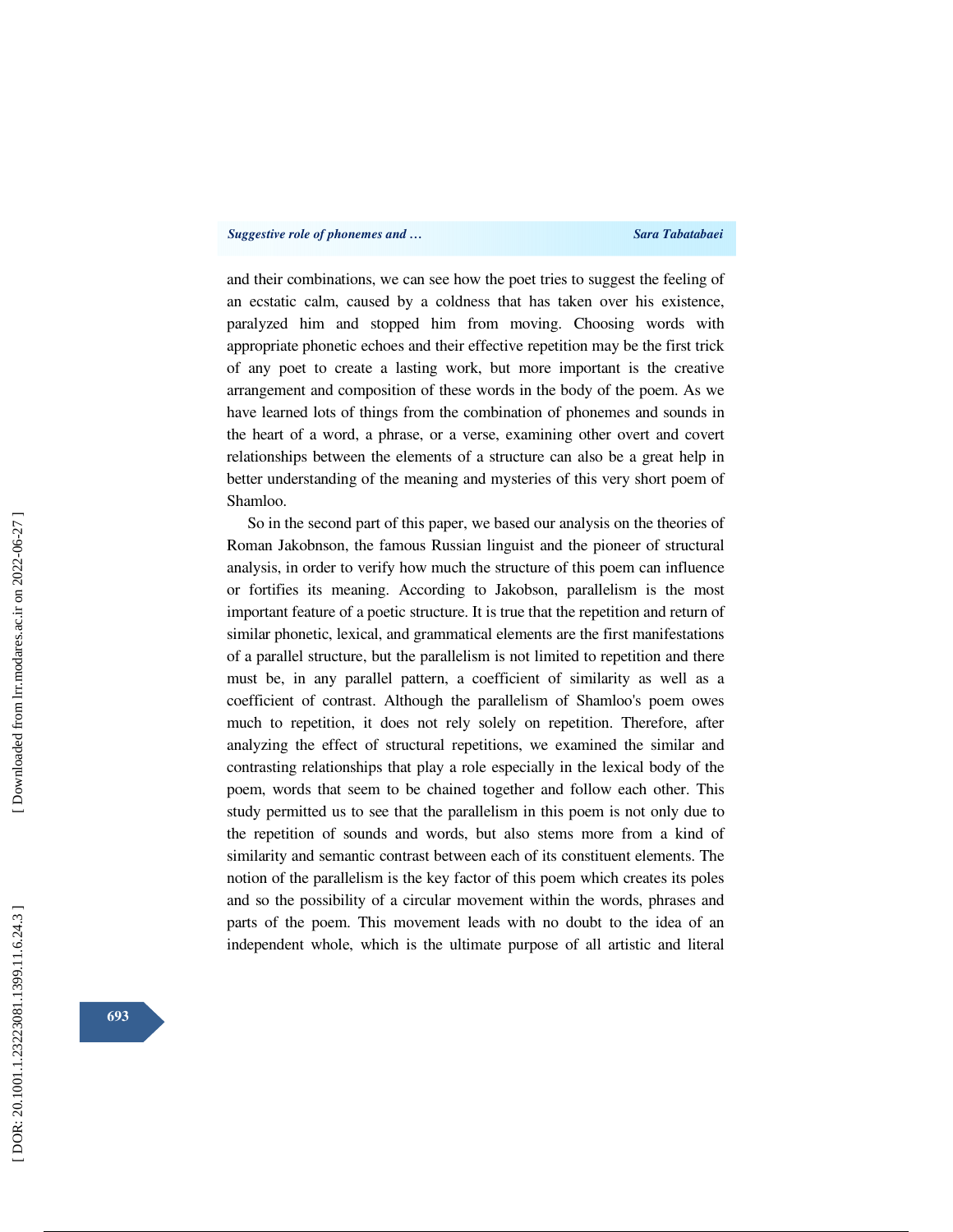productions. And the guarantor of this fullness and this unity is with no doubt, the body of the enunciator. This body provides, with his sensations, the rhythm and the direction of the meaning. In fact, the study of the sounds and the structure of the poem made it possible to go beyond and study the role of the senses and emotions in the process of producing the meaning. By examining the sensory-perceptual process of this poem, we found out how the poet's body becomes a place of emotional pressures and a scene of fight against the outside world. This emotional excitement eventually leads to isolation, disconnection and lac of interaction with the world, and so to the inactivity and stillness. Such a state evokes undoubtedly the meaning of nothingness and death. Therefore no matter from which angle we look at this short poem, it is always the repetition of the same bitter message, the same hidden resonance of surrender and death of the poet's soul.

### **4. Conclusion**

All the constituent elements of this poem, from its phonemes to its parallel structure and finally the position of the sensory-emotional body of its narrator, each serves in a way to produce and reinforce the same meaning and to explain the poet's relationship with the phenomenological scene he describes. Considering the linguistic study of phonemes and structures, along with the semiotic analysis of the senses, this article has shown that this is actually the opposition between the inside and outside worlds, between *I* and the *other* that leads to isolation and inactivity and produces the expression of a semiotic experience of despair, hopelessness and death.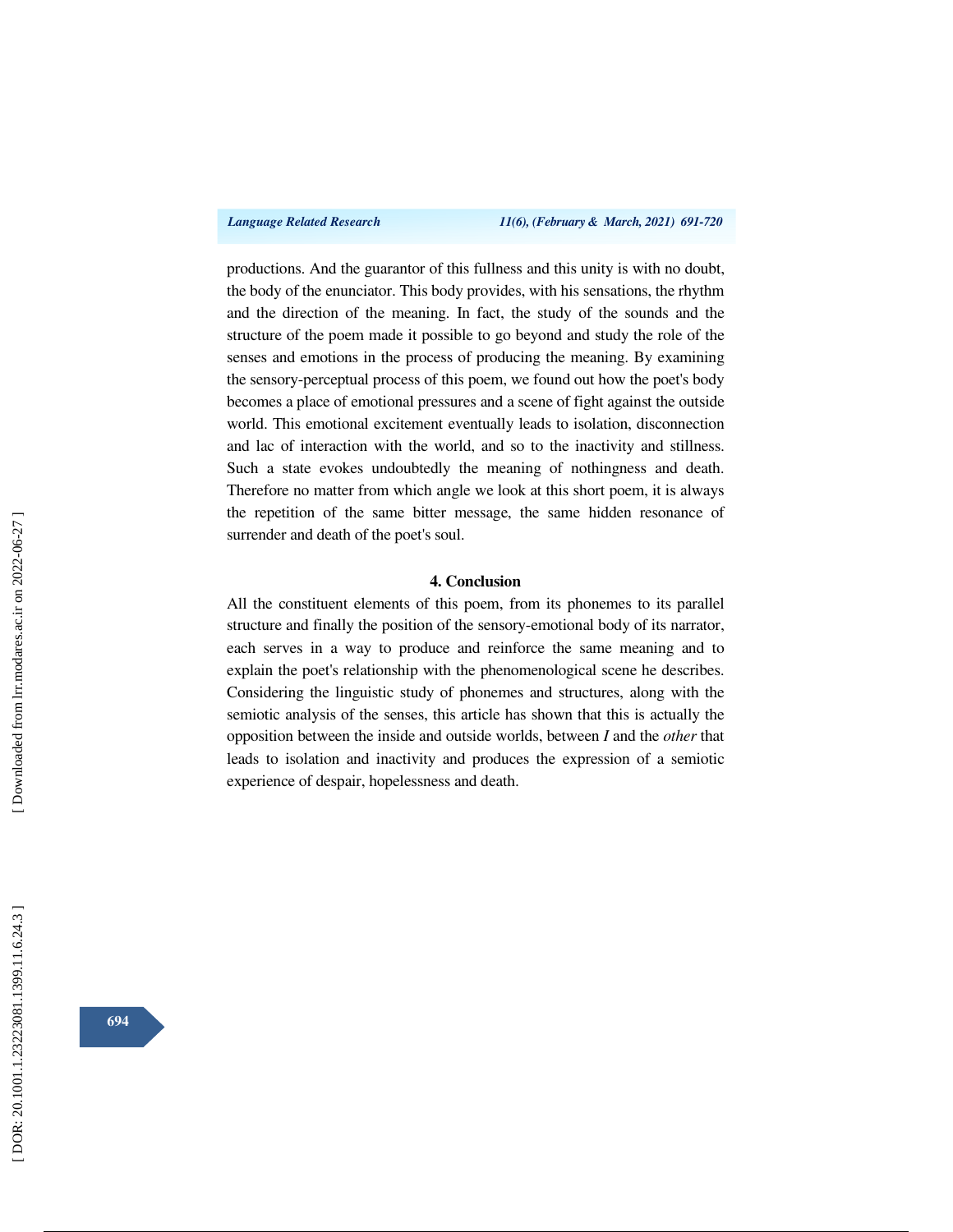

# بررسي نقش القاي ي آوا و ساختار در فرايند حسي - ادراكي گفتمان و روند توليد معنا ؛ مطالعة موردي: احمد شاملو

## سارا طباطبايي<sup>\*</sup>

استاديار گروه زبان و ادبيات فرانسه، دانشكدة ادبيات و علوم انساني دانشگاه شهيد بهشتي ، تهران، ايران.

دريافت: 26/ 04/ 99 پذيرش: 29/ 05/ 99

### چكيده

استفاده از آواها و ساختارهاي خاص براي القاي انواع عواطف و معاني در شعر فارسي سابقهاي بس طولاني دارد و در ميان منتقدان ايراني نيز كساني بودهاند كه به ارزش القايي آنها باور داشته ، اما هرگز به شيوهای علمی به مطالعهٔ تأثیرشان نپرداختهاند. هدف جستار حاضر نهتنها بررسی این تأثیر به شيوهاي علمي با استناد به يافتههاي زبانشناسان مطرح دنياست، بلكه فراتر از آن و بهطور كلي، بررسي نقش آوا و ساختار شعري در فرايند حسي ـ ادراكي گفتمان و روند توليد معناست تا درنهايت به اين پرسش اصلي پاسخ داده شود كه آيا اين ارتباط ميان آوا و ساختار با حواس و ادراك تن شاعر (گفتهپرداز) است كه به توليد معناي يك سروده ميانجامند.

تحليل موشكافانة زبانشناختي و نشانه ـ معناشناختي عناصر تشكيلدهندة يك سرودة كوتاه از احمد شاملو، شاعر سپیدگوی معاصر ایرانی، نشان میدهد که چطور گفتهپرداز بینیاز از بلندسرایی براي انتقال مفاهيم و مكنونات قلبي خود، ميتواند تنها در چند مصراع بو ه كمك چند واژة محدود منظومهای بیافریند که تکتک عناصرش از اوا گرفته تا ساختار متوازن و جریان حضور بدن حسی ـ ادراكي گفتهپرداز، هر يك بهتنهايي و در كنار هم، به نوعي در پيدايي معناي آن مؤثر و سهيماند.

واژههاي كليدي: تحليل زبانشناختي، تحليل نشانه ـ معناشناختي، القاگري آواها، ساختار متوازن شعري، احمد شاملو .

ــــــــــــــــــــــــــــــــــــــــــــــــــــــــــــــــــــــــــــــــــــــــــــــــــــــــــــــــــــــــــــــــــــــــــ

E-mail: s\_tabatabaei@sbu.ac.ir :مقاله مسئول نويسندة\*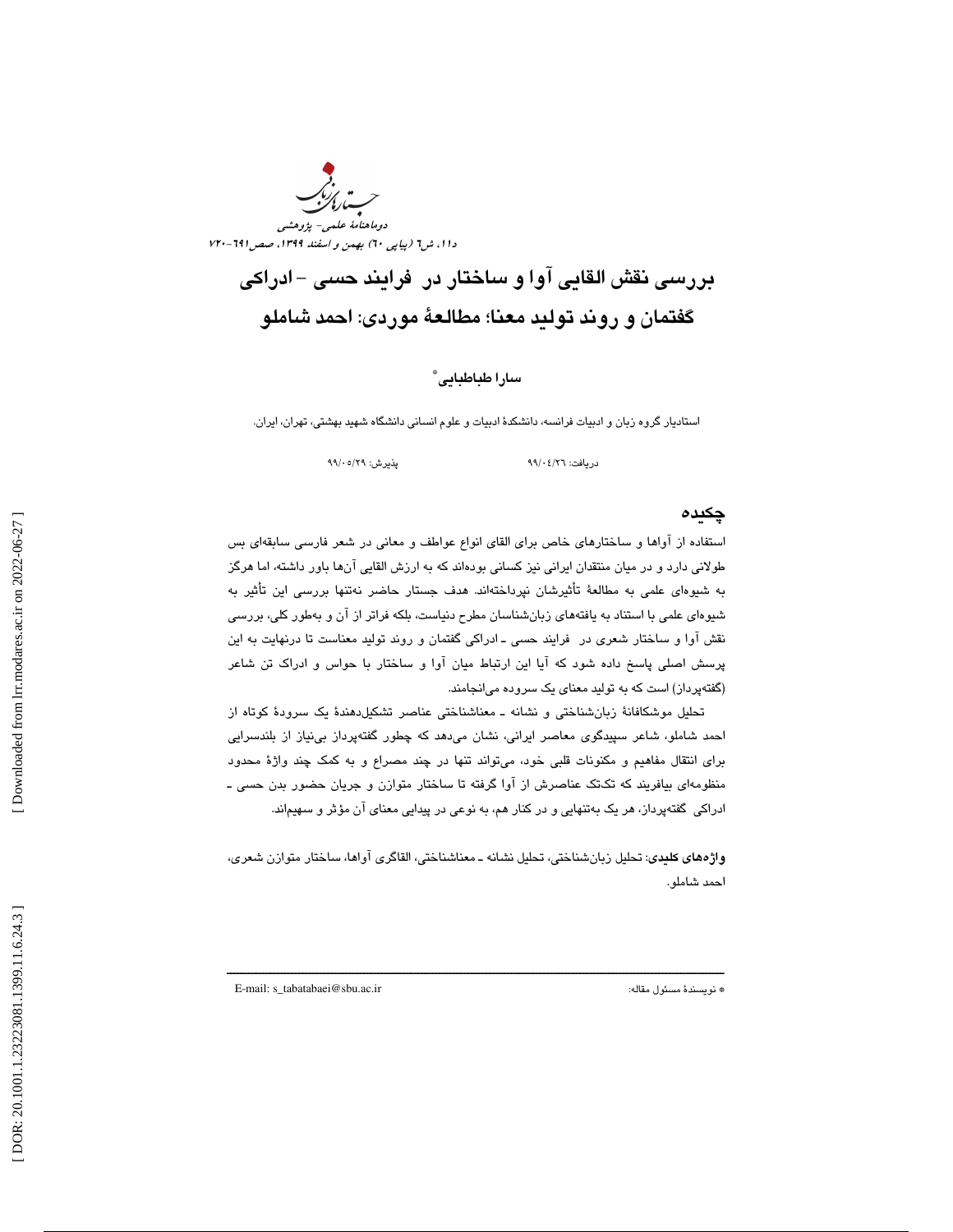سي القاي*ي آوا و ساختار...*<br>سارا *طباطبايي*<br>**همدد؟م بررسي بررسي نقش القائيلي بررسي نقش القايي آوا و ساختار...** 

# 1. مقدمه

احمد شاملو (۲۱ آذر ۱۳۰٤- ۲ مرداد ۱۳۷۹) متخلص به الف. بامداد، شاعر، پژوهشگر، مترجم، فره نگنويس و از دبيران كانون نويسندگان ايران بود . شهرت اصلي شاملو بهسبب نوآوري در شعر معاصر فارسي و سرودن گونهاي شعر است كه با نام شعر سپيد يا شعر شاملويي شناخته مي شود و امروزه يكي از مهمترين قالبهاي شعري مورد استفادهٔ شاعران بهشمار مي رود كه به اعتقاد برخي تقليدي است از شعر سپيد فرانسوي يا همان شعر منثور. از آنجا كه شاملو آفريدگار شعری نوپا بوده، نقدهای بسیاری دربارهٔ شعر او نوشته شده است. شمس لنگرودی، نویسندهٔ ت*اريخ تحليلي شعر نو*، بارزترين مشخصهٔ شعر او را «هماهنگي ميان صورت و محتواي» ان ميداند. ليكن براي اثبات چنين هماهنگي، تحليل علمي، مستند و روشمندي ارائه نميدهد. از اين ،رو در اين جستار سعي خواهد شد با تكيه بر روش تحليلي ساختارشناختي رابطة ميان صورت و محتواي سرودهاي كوتاه از احمد شاملو مورد بررسي و اثبات قرار گيرد. فرض ما بر اين است كه آواهاي تكرارشونده و ساختار متوازن از مهمترين ترفندهاي وي براي انتقال معنايي است كه همواره ميخواسته است مضاعف و پرطنين باشد. بدين منظور تحليل را از كوچكترين واحدهاي تمايزدهنده از ديدگاه زبانشناختي، يعني آوا و واج شروع خواهيم كرد. به مجموعة اصوات تشكيلدهندة واجها و واژههاي كلام آوا ميگويند كه بهتنهايي ميتواند واژه يا مفهومي را از واژه یا مفهوم دیگر متمایز سازد. سؤال اینجاست که ایا میان اصىوات تشکیلدهندهٔ یک سروده یا بهتر بگوييم ميان «پيوند پژواک واژهها» يا همان موسيقى کلام با معناى سروده رابطهاى وجود دارد يا نه؟ سپس به سراغ بررسی ساختار یا همان ارتباط و نظم حاکم میان اجزای مختلف سروده خواهيم رفت تا بدانيم آيا با تفكيك اجزاء يك سروده ميتوانيم روابط و ضوابط خاصي را كه به توليد معناي آن ميانجامند كشف و تعريف كنيم. از آنجاكه احساس و ادراك خاستگاه اصلي توليد معنا بهويژه در حيطهٔ ادبيات و شعر بهشمار ميآيند، نميتوان ارتباط ميان آوا و ساختار با حواس و ادراك را ناديده گرفت. بدين ترتيب در ادامه به كمك تحليلي نشانه ـ معناشناختي، نقش حواس پنجگانه و حضور تن حسى -ادراكى گفتهپرداز را در فرايند توليد معناى سرودهٔ شاملو بررسي خواهيم كرد تا درنهايت و در ساية پاسخ به پرسشهاي مطرحشده، به اين مسئله و باور دست يازيم كه نقش آوا و ساختار در القاي احساسات و عواطف تن گفتهپرداز انكارناپذير است و ارتباط تنگاتنگ ميان آوا يا موسيقي كلام، ساختار شعري و حواس و ادراك تن شاعر است كه به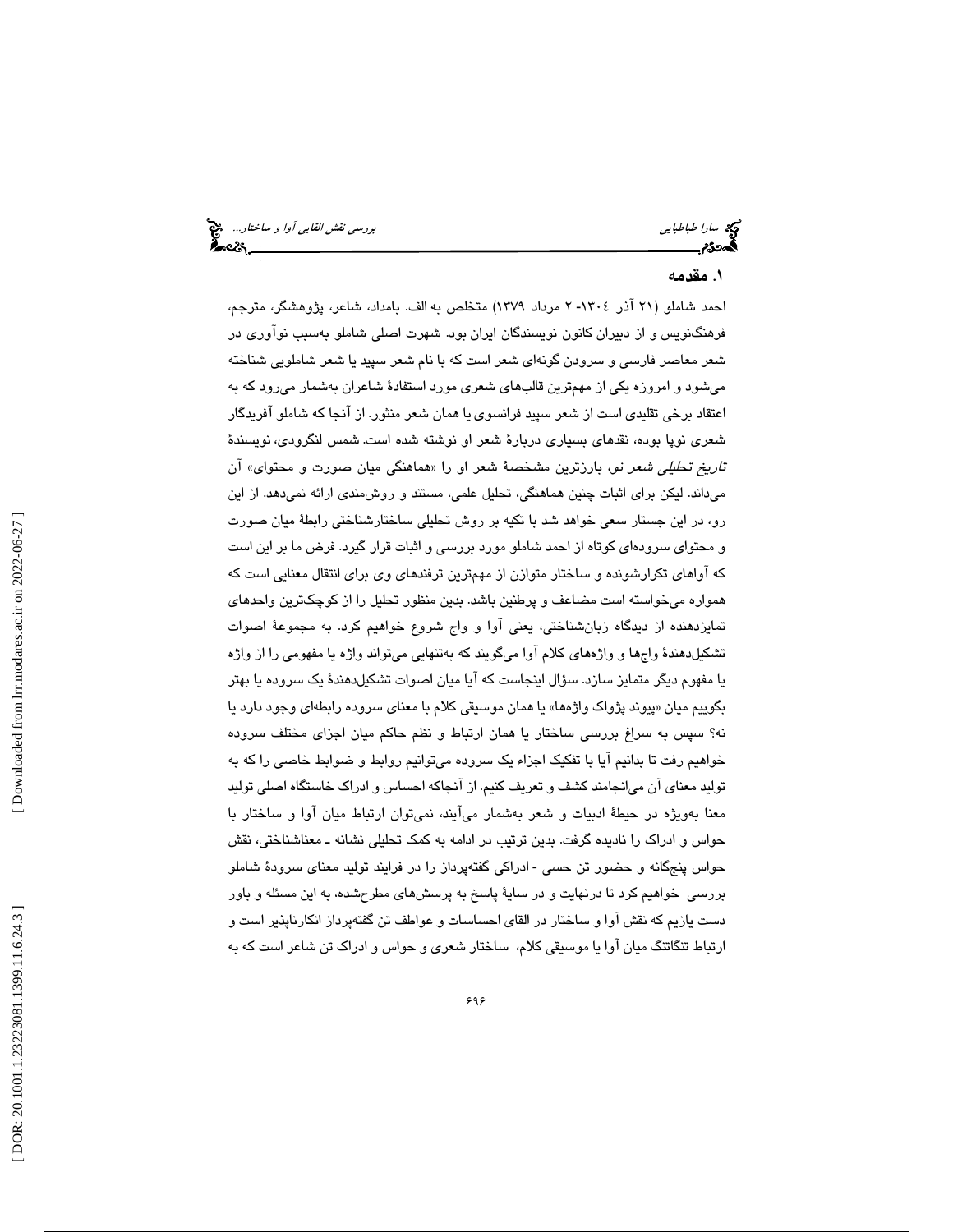جستار*هاي زباني (بياپي 60)، بهمن و اسفند 1*398 هجرا بياني دورة 11، شمارة 1 (پياپي ٢٠)، بهم*ن و اسفند 1*394 هج

توليد معناي يك سروده ميانجامد.

# . پيشينة پژوهش 2

از ميان تحقيقاتی كه تاكنون در قالب كتاب دربارهٔ آثار احمد شاملو به چاپ رسيدهاند، كتاب سف*ر در مه* اثر تقی پورنامداریان، *امیر زادهٔ کاشیها* اثر پروین سلاجقه، *انگشت و ماه* اثر ع. پاشايي و كتاب *شعر زمان ما* اثر محمد حقوقي اهميت و اعتبار خاصـي دارند. در اين كتابها جنبههاي مختلف نبوغ شاعرانة شاملو معرفي شده است. به علاوه تاكنون بيش از سي مقالة علمي دربارهٔ احمد شاملو در نشريات علمي ـ پژوهشي ايران به چاپ رسيدهاند كه به برخي ازنزديكترين آنها به موضوع پژوهش حاضر اشاره خواهيم كرد.

ناصر ملکي و مريم نوي*دي* در مقالهٔ «اشتراک عيني در برخي اشعار احمد شاملو و نيما يوشيج » كوشيدهاند نشان دهند كه چگونه شاعر با انتخاب مجموعهاي از اشيا، موقعيتها، موضوعات، حالات يا زنجيرهاي از حوادث، بدون نياز به بيان صريح احساسات، آنها را به نحوی مؤثر در ذهن خواننده تداعی میکند (*جستارهای زبانی،* ۱۳۹۱، دورهٔ ۳، شمارهٔ ٤، صص. ۱۲۵–۲۵۲).

ليلا صادقي در «خوانش شعر "حكايت" اثر احمد شاملو با رويكرد شعرشناسي شناختي» سعي كرده است با تكيه بر نظرية شعرشناسي شناختي مارگريت فريمن، تفاوت ميان زبان و ساختار شعر با زبان روزمره يا ديگر ژانرها را به مخاطب خود نشان دهد ( همان، صص.  $(17V_1)\xi$ 

عليرضا طاهری و زينب يدملت در پژوهش خود با عنوان «جنبههای نمايـش*ی* اشــعار احمـد شـاملو ،» به قالب شعري اشعار شاملو پرداخته و قالب شعر سپيد او را بهعنوان قالبي كه قابلیتهای نمایشی چشمگیری دارد مورد بررسی قرار میدهند (*بوستان ادب*، ۱۳۹۰، شمارهٔ ۳، صص. ۷۷ - ۰۱\).

مسعود روحانی، پژوهشگر جستار «بررسی كاركردهای تكرار در شعر معاصر، با تكيـه بـر شـعر سپهري، شــاملو و فـروغ»، با بررسي تكرار در سطوح مختلف (واك، واژه، عبارات و جملات) شعر براي توسعهٔ معاني و حسن تأثير بر مخاطب، اين ترفند را بهعنوان پركاربردترين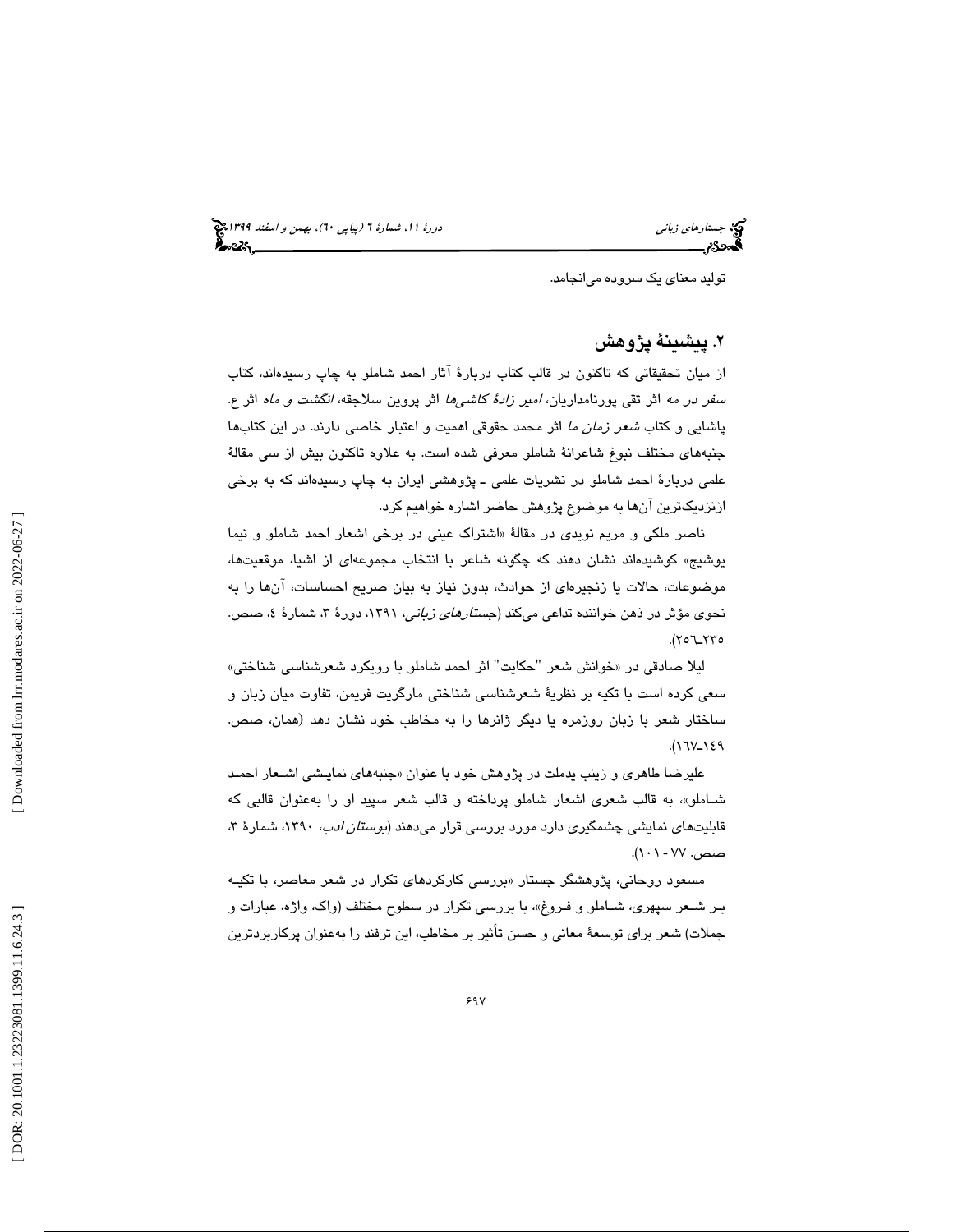| بررس <i>ی نقش القایی آوا و ساختار</i><br>پی <b>ن د</b> ر |  |
|----------------------------------------------------------|--|
|                                                          |  |

سي سار*ا طباطبايي*<br>**بهروي تص** 

و مهمترين عنصر زيباييآفريني در شعر معاصر معرفي كرده است (*بوسـتان ادب*، ١٣٩٠، شمارهٔ ۲، صص. ۱٤٥- ۱٦۸).

ابوالفضل حري نيز در مقالة «كاركرد كهنالگوها در شعر كلاسيك و معاصر فارسي در پرتو رويكـرد ساختار ي به اشعار شاملو ،» بر آن ا ست نقش و جايگاه اسطوره را در ساختار كلی شعر شاملو بهمثابهٔجزئی جداییناپذیر از كلیت انداموار سازگان شعر بررس*ی* كند *(ادبیات* عرفـان*ي و اسـطورهشـنا*ختي، ١٣٨٨، شمارهٔ ١٥، صص. ٧٠- ٨٩).

همانطور كه ميبينيم در ميان پژوهشهاي صورتگرفته تاكنون هيچكدام به بررسي نقش مؤثر آواها و ساختار شعري، و ارتباط اين دو با حواس تن در روند توليد معنا، آن هم با رويكردهاي تحليلي اتخاذشده در اين جستار نپرداختهاند كه خود گواهي است بر اهميت و ضرورت انجام پژوهش پيشرو.

# .3 چارچوب نظري و رويكرد پژوهشي

جستار پيشرو از سه بخش تشكيل شده است. در بخش اول به بررسي القاگري آواها بر اساس نظريههاي موريس گرامون خواهيم پرداخت. بخش دوم به تحليل ساختار شعري با تكيه بر نظريههاي رومان ياكوبسن اختصاص خواهد داشت. در بخش آخر تجزيه و تحليلي نشانه ـ معناشناختي مبتني بر مكتب پاريس و با تمركز بر مبحث تن و حواس صورت خواهد پذيرفت. اين سه بخش هر يك جداگانه و سرانجام در كنار هم حلقههاي زنجيرة توليد معنا در سرودة منتخب را بررسي و نمايان ميكنند.

# 1ـ3 . آوا و واج

نظريههاي موريس گرامون'. زبانشناس معروف فرانسوي در زمينهٔ القاگري آواها، حاصل پژوهشهای گستردهای است كه وی در طول سالها بر روی پارهای از واژههای چندین زبان زنده و غير زندهٔ دنيا انجام داد تا ثابت كند بين اصوات تشكيلدهندهٔ هر واژه و مفهوم آن ارتباطی نهفته است. به اعتقاد او واجها<sup>۲</sup> به خودی خود و بالقوه القاگرند و لیکن ارزش القایی آنها تنها زماني بالفعل متجلي ميشود كه بسامدشان در يك رشتة كلامي چشمگير و مفهوم و مضمون كلي كلام با اين ارزشها در تناسب و تقارب باشد. در توضيح اينكه چطور ممكن است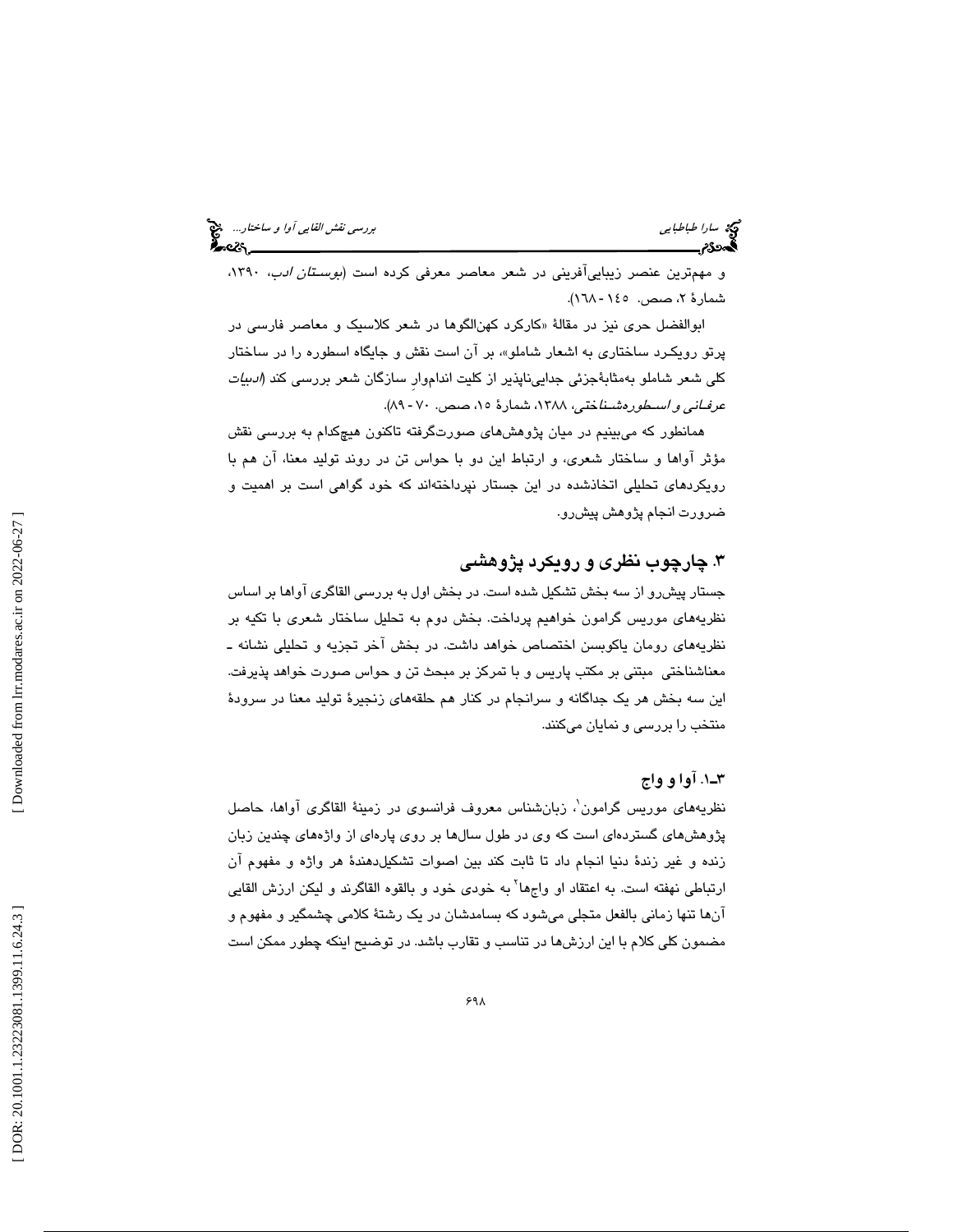واجها احساس يا انديش هاي را تداعي كنند به اين نقل قول از گرامون بسنده ميكنيم: مغز انسان همواره به تشبيه و تداعي ميپردازد، انديشهها را دستهبندي و مرتب ميكند و مفاهيم كاملاً ذهني را با تأثراتي كه حواس شنوايي، بينايي، بويايي و لامسه در اختيار ما ميگذارند در يک دسته يا رده كنار هم ميچيند. نتيجهٔ اين امر آن است كه مجردترين و معنوىترين انديشهها پيوسته با انگارهاي از رنگها، رايحهها و حسياتي مانند خشكي، سختي، نرمي و غيره پيوند میخورند (گرامون، ١٩٦٠، ص. ٤٠٢ به نقل از قويمي، ١٣٨٣، ص. ١٢).

بدين ترتيب گرامون در *دانشنا<i>مهٔ آواشناسي* **ً** خود (١٩٦٠)، آواها و اصوات را در دستههاي حسي مختلف طبقهبندي ميكند و ارزشهاي القايي هر دسته از اصوات را تعريف ميكند. براي مثال از ديد او برخي واكهها روشن و برخي تيرهاند و يا بعضي همخوانها سايشي و بعضي ديگر رواناند. واكههاي روشن در توصيف زيبايي و لطافت بهكار ميروند و تيرهها از ابهام و اندوه ميگويند. همخوانهاي سايشي صداي تنگنا و فشار را به گوش ذهن میرسانند، درحالی که روانها اصواتی سیال و شفافاند. از نظر گرامون هر دسته از اصوات ميتواند داراي ارزشهاي القايي متعدد و گاه حتي متباين هم باشد. همانطور كه اشك ميتواند اشک شادی باشد و یا لبخند ْ تلخ، اصوات زیر و شدید نیز برای مثال میتوانند گاه القاگر فريادي از شادي يا از خشم و يا حتي از يأس باشند. پس بيشك لازم است كه قرابتي معناشناختي ما را در درك و تفسير القائات آوايي ياري كند.

استفاده از آواها براي القاي انواع عواطف و معاني در شعر فارسي سابقهاي بس طولاني دارد و در ميان منتقدان ايراني نيز بودهاند كساني كه به ارزش القايي آواها باور داشته، اما متاسفانه هرگز به شیوهای علمی به مطالعهٔ تاثیر ان نپرداختهاند. ازجمله سیروس شمیسا (١٣٦٨، صص. ٥٧-٥٨) كه تكرار واڄها را در زمرهٔ صنايع ادبي برميشمارد؛ شفيعي كدكني (۱۳۰۹، ص. ۱۰۳) كه اين تكرار را در القا مفهوم موردنظر شاعر بسيار مؤثر مىداند؛ يا اخوان ثالث كه با اشاره به «حالت زنگ و اهنگ حروف» براي «القاي احساسات به طريق ضمني»، مثلاً حروف «نرم|وا»ی زبان فارسی برای بیان نرمی و لطافت (۱۳۵۷، ص. ۸۳)، گویی پژواک نظريههاي گرامون را در حيطة شعر و ادب پارسي طنينانداز ميكند. پس در بخش اول تحليل دادهها برانيم تا به كمک نظريههای موريس گرامون به صورتی علمی و مستند، تأثیر القایی اوا در پيدايي معناي سرودة شاملو را بررسي كنيم.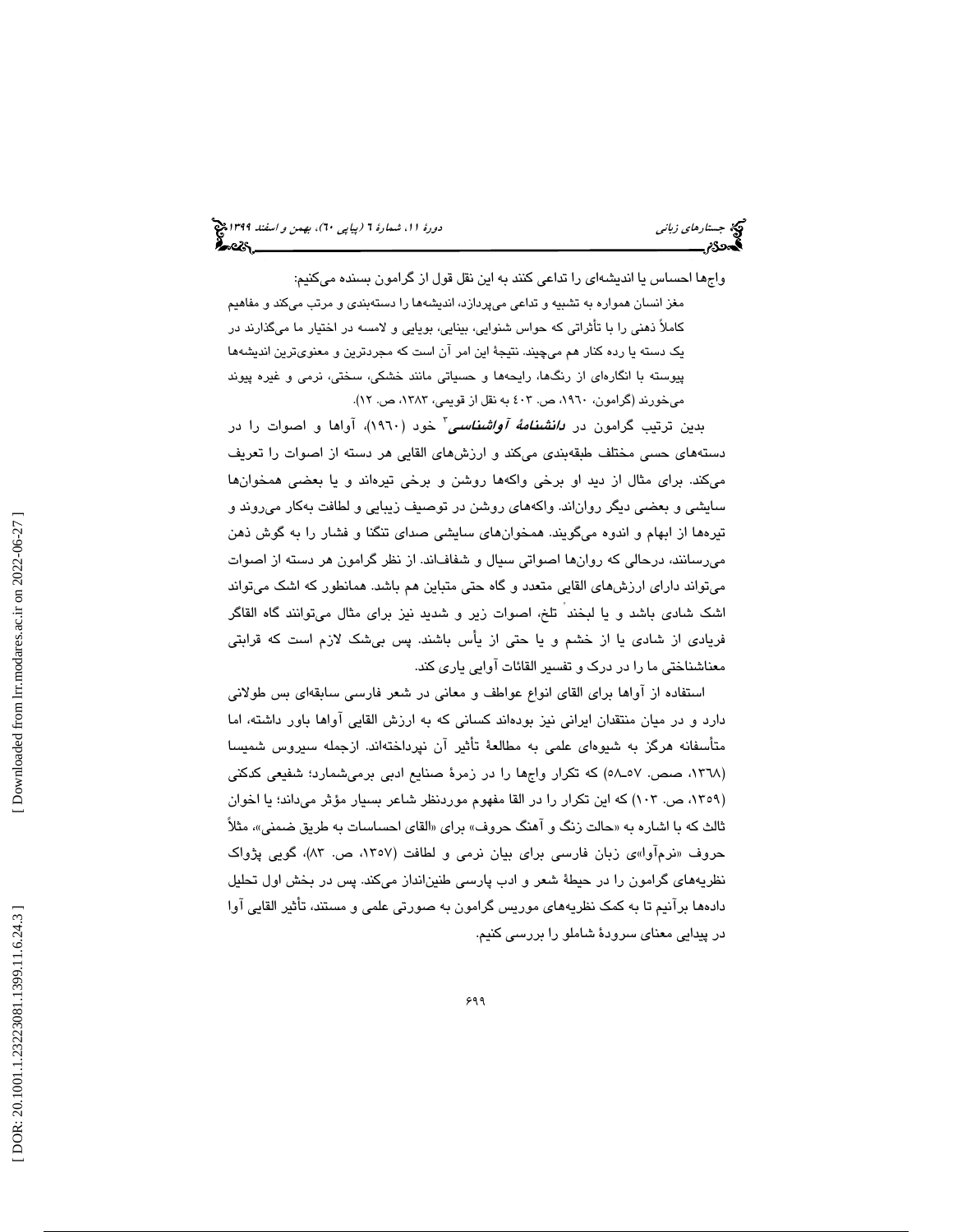سارا طباطبايي بررسي نقش القايي آوا و ساختار...

#### . 2ـ3 از فرم تا ساختار

رومن یاکوبسن<sup>؛</sup> یکی از برجستهترین چهرههای علم زبانشناسی است که در سال ۱۹۱۰ سرپرستي انجمن زبانشناسي مسكو را بر عهده گرفت و در سال 1919 در كنار اعضاي مجمع پترزبورگ مكتب صورتگرايان روس ْ را براى مطالعات ادبى بنيان نهاد. اين مكتب «به دنبال ساختمند كردن نظريات عيني و ارائهٔ الگوهايي براي دادههاي تجربي» بود ( Greimas et ,Courtés, 1993, p. 154). ياكوبسن سپس در سال ۱۹۲۲ حلقهٔ زبانشناسی پراگ را تأسيس كرد و با كمك همكارانش به مطالعة فرمهاي زباني پرداخت. او مطالعاتش را از خردترين ساخت زبانی یا همان «واج» آغاز و علم نوین واجشناسی<sup>٬</sup> را پایهگذاری کرد که نقش اصوات و واجها را بهعنوان واحد بنيادين زبان و زيربناي توليد معنا تبيين و تثبيت كرد ( .p 2003, ,Jacobson 103-118). سفر یاکوبسن به امریکا و آشنایی او با کلود لوی استروس<sup>۷</sup>در سال۱۹۲۰، به پيدايش جريان ساختارگرايي^ در زبانشناسي و ادبيات انجاميد كه بيشتر به دنبال كشف معنا و مفهوم الگوهاي فرمي در ادبيات و رابطة آنها با ديگر علوم انساني بود.

زبانشناس ساختارگرا ميكوشد تا در يك متن ادبي چگونگي برجستهسازي عناصر زباني را نشان دهد و از آنجا كه مسائل معناشناختي را نيز در تمام سطوح زبان در نظر دارد، سعي ميكند وجود همبستگي و پيوند تنگاتنگ ميان مقولههاي ساختواژي، توازنها يا تقابلهاي نحوي و معنا را نمايان سازد (128-134 .pp 1984, ,Jacobson . (ياكوبسن سالها تمام وقت خود را صرف مطالعة شعر و نقش ساختهاي دستوري در تركيب و توليد معناي آن كرد و مجموعهٔ این تحلیلها را در سال ۱۹۷۳ در کتاب *مسائل شعری*`خود به چاپ رسانید که تأثیر بسزايي بر شناخت و درك بهتر متون ادبي داشتند. بخش دوم تحليل دادههاي پژوهش پيش رو بيشتر به كاربست نظريههاي ساختارشناختي رومن ياكوبسن در حيط ة شعر نو پارسي و نزد يكي از برجستهترين شاعران اين سبك شعري در ايران يعني احمد شاملو ميپردازد .

## . 3ـ3 تن و بعد حسي ـ ادراكي گفتمان

تحليل ساختارگرا به مرور زمان توجه خود را از واحدهاي كوچك به واحدهاي بزرگتر معناساز معطوف كرد تا درنهايت به اهميت ساختار كلان گفتمان لدر روند توليد معنا رسيد و همزمان مكتب نشانه ــ معناشناسى پاريس<sup>יי</sup>در سايهٔ فلسفهٔ پديدارشناسى شروع به مطالعهٔ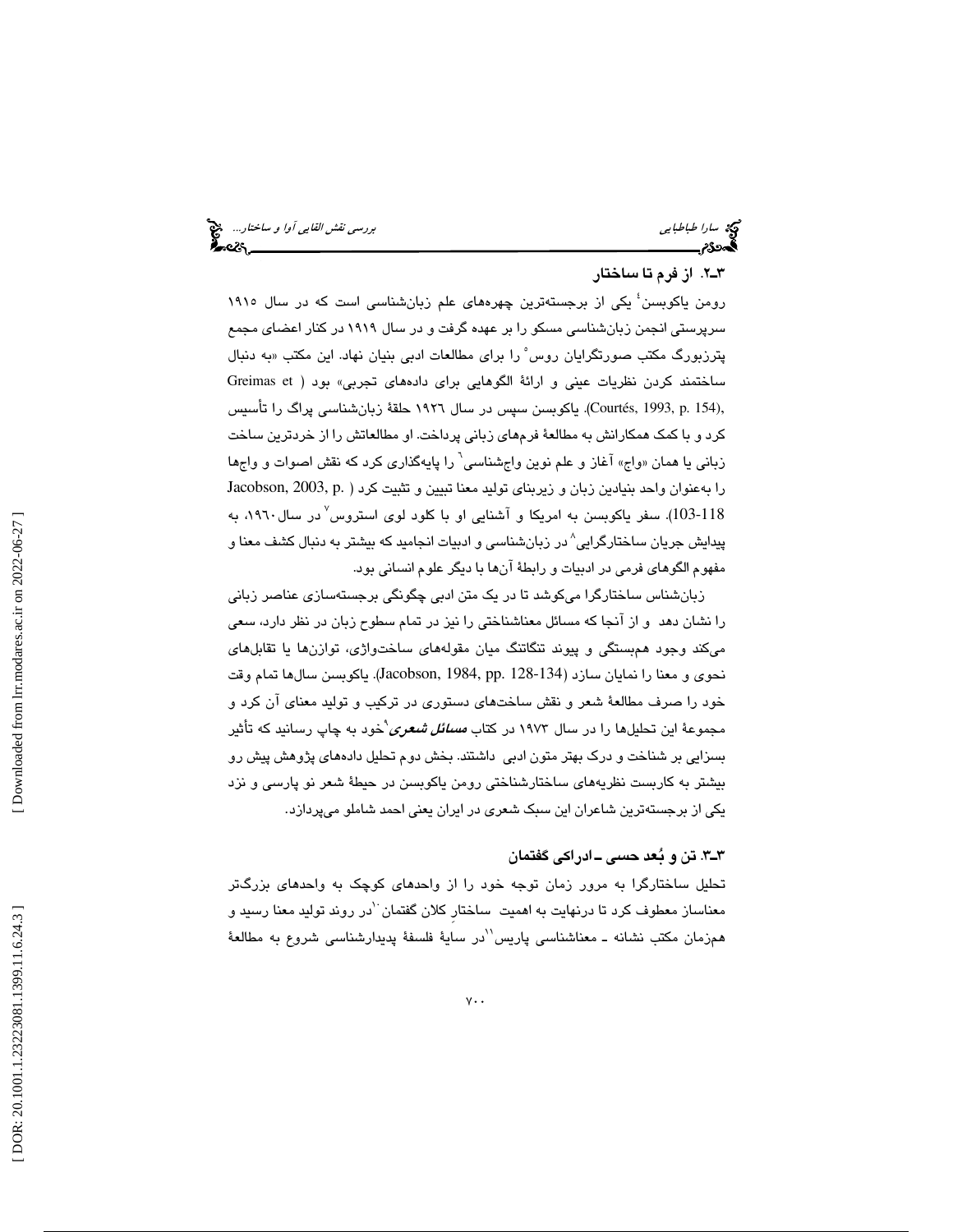نقش حواس و ادراک يا همان حضور تن حسي ــ ادراکي<sup>۱۲</sup> گفتهپرداز در روند توليد معنا کرد، چراكه بهخصوص در گفتمان ادبي و شعر، جريانات حسي اهميت والايي در روند توليد معنا دارد و به هيچ روی نميتوان انها را ناديده گرفت. پس «اگر علوم زباني نخواهند از دنياي حسي ـ ادراكي كه مايههاي اولية توليد معنا را تشكيل ميدهند، جدا شوند، بايد به بنيانهاي حسي ـ ادراكي نشانه ـ معناها مراجعه كنند» (شعيري، ١٣٩٨، ص. ٩٠ ). بدين ترتيب گرماس<sup>١٢</sup> زبانشناس و نشانه ــ معناشناس پرآوازهٔ فرانسوی در کتاب *در باب نقصان معنا* <sup>۱۶</sup> خود به مطالعة گونههاي حسي (لامسه، بويايي، چشايي، ديداري و شنوايي) و ويژگيهاي نشانه ـ معناشناختیشان میپردازد تا نقش کلیدی انها را در فرایند حسی ـ ادراکی گفتمان و روند توليد معنا آشكار سازد. در بخش آخر تحليل دادهها، ما نيز با دنبال كردن همين خطمشي به بررسي نقش حواس و تن گفتهپرداز در پيدايي معناي سرودة منتخب خود خواهيم پرداخت تا بتوانيم در نتيجهٔ تحليل سه مرحلهای خود نقش القايی اوا و ساختار را در در فرايند حسی ــ ادراكي گفتمان و روند توليد معنا آشكار سازيم.

# ۴. تجزيه و تحليل دادهها

اكنون با توجه به مباني نظري ارائهشده و رويكرد مطالعاتي اتخاذي به تجزيه و تحليل دادهها خواهيم پرداخت.

#### . 1ـ4 آوا و معنا

آوردن مثالهايي از تكرار آواهاي متجانس نزد شاملو به هيچ روي كار سختي نمينمايد، با ورق زدن مجموعة اشعارش ميتوان در هر صفحه مثالي يافت. اما فراموش نبايد كرد كه تنها تكرارهاي چشمگيري كه با مفهوم و مضمون كلي كلام در تناسب و تقارب باشند مدنظر ما هستند، پس ارائة اين چند نمونة بارز از تكرارهايي كه با معنا درآميختهاند ميتواند براي شروع مطالعه مناسب باشد.

مثال اول را به تحليل القاگرى واكههاى درخشان «آ» (α) و «أ» (a) اختصاص مىدهيم كه به نظر گرامون براي بيان انديشهها و احساساتي بهكار ميروند كه در زمان تجليشان صدا اوج ميگيرد و بدين ترتيب يكي از اهداف بسامد دو واكة مذكور در يك مصراع، بيت و يا يك بند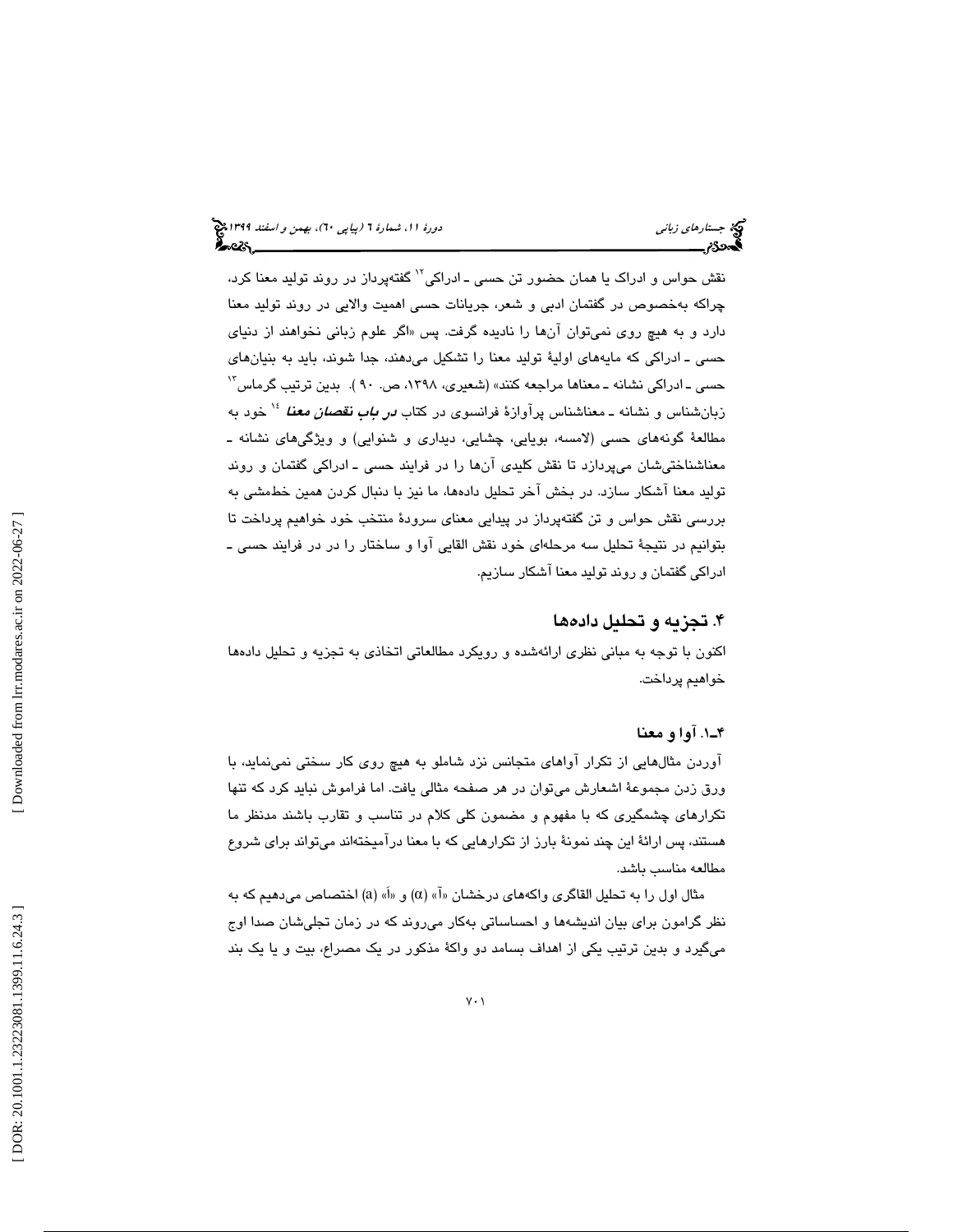سي القاي*ي آوا و ساختار...*<br>سارا طباطبايي<br>**همدددم بررسي بررسي نقش القائيلي بررسي نقش القايي آوا و ساختار...** 

 $\mathcal{M}$ 

 ميتواند مضاعف كردن تأثير شكوه مناظر و يا ابهت و بزرگي اشخاص باشد.  $[...]$  » نام آوا: تكرار: تا در آيينه پديدار آيي عمري دراز در آن نگريستم من بركهها و درياها را گريستم اي پريوار در قالب آدمي كه پيكرت جز در خلوارة ناراستي نميسوزد ! واكة بم و درخشان آ (α  $\sqrt{5}$  ( واكة بم و درخشان أ (a)  $\mathcal{N}$  ( واكة زير و روشن اي (i

» ]...[ (آيدا در آينه از مجموعة آيدا در آينه )

در بند بالا به لطف بسامد چشمگير واكههاي درخشان، توصيف شاملو از بزرگي شخصيت آيدا به اوج خود مي رسد و تلفيق اين واكهها با بسامد واكهٔ زير و روشن «اى» (i) كه در توصيف زيبايي و لطافت بهكار ميرود، تركيبي ميشود خوشآهنگ و لطيف در مدح زيبايي و عظمت وجود او. يا در مثال پايين در تركيبي كاملاً متفاوت واكههاي تيره در كنار واكههاي درخشان، اوج اندوه شاعر را در گوش جان خوانندة شعرش طنينانداز ميكنند:

|  |  |  | ÷ |
|--|--|--|---|
|--|--|--|---|

| به جستوجوی تو                                              | نام آوا:                              | تكرار: |
|------------------------------------------------------------|---------------------------------------|--------|
|                                                            | $(a)$ واکههای بم و درخشان آ $(a)$ و آ |        |
| بر درگاه کوه میگریم،                                       |                                       |        |
| در آستانهٔ دریا و علف.                                     | واکههای بم وتیرهٔ او (u) و اُ (o)     |        |
| […] » (مرثيه از مجموعهٔ <i>مرث<mark>ن</mark>ههای خاک</i> ) |                                       |        |

براي بررسي همخوانها با مثالي جالب از همخوان هاي روان شروع ميكنيم. در اين مثال همخوانهای روان «ر» (r) و «ل» (l) با حس سیالی که القا میکنند با مضمون دریای آرامی که به تصویر کشیده شده است در هماهنگی کاملاند:

 $\lceil ... \rceil$ 

 [\[ DOR: 20.1001.1.23223081.1399.11.6.24](https://dorl.net/dor/20.1001.1.23223081.1399.11.6.24.3).3 ] [\[ Downloaded from lrr.modares.ac.ir on 20](https://lrr.modares.ac.ir/article-14-44490-fa.html)22-06-27 ] Downloaded from lrr.modares.ac.ir on 2022-06-27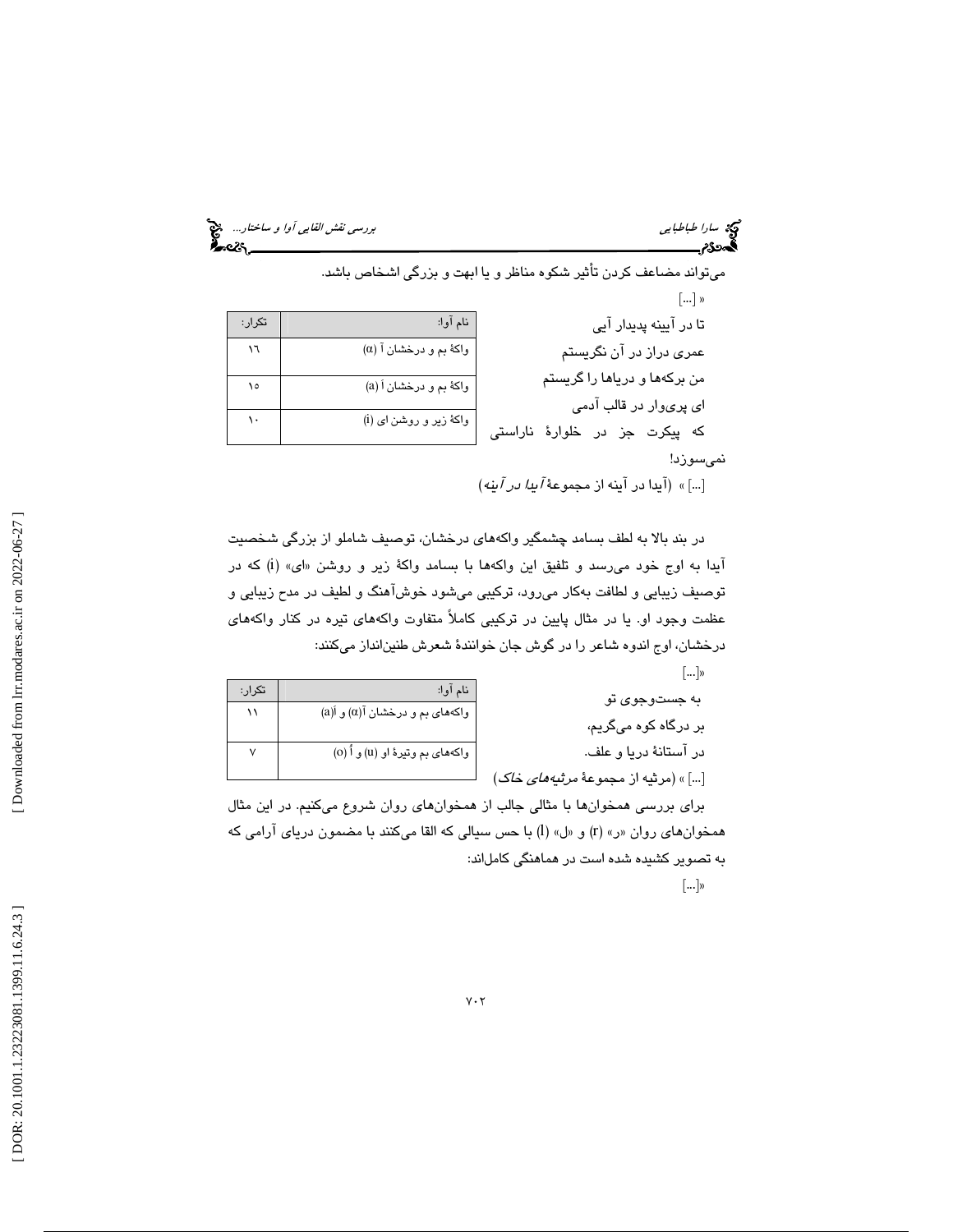جستار*هاي زباني (بياپي 60)، بهمن و اسفند 1*398 هجرا بياني دورة 11، شمارة 1 (پياپي ٢٠)، بهم*ن و اسفند 1*394 هج

| میتوان هرگونه کشتی راند بر دریا:        | نام آوا:                   | تكرار: |
|-----------------------------------------|----------------------------|--------|
| میتوان مستانه در مهتاب با یاری بلم بر   | همخوان های روان (r) و (l)  |        |
| ت آرام دریا راند                        |                            |        |
| میتوان زیر نگاه ماه، با آواز قایقران سه | همخوانهای خیشومی (n) و (m) |        |
| ن ذد لیے اللہ سید.                      |                            |        |

نام آوا: تكرار:

همخوانهاي روان (r (و (l

 $\gamma$ 

 $\mathcal{N}$ 

ميتوان زير نگاه ماه، با آواز قا تاري زد لبي بوسيد.

ميتوان هرگونه كشتي راند بر

خلوت آرام دريا راند

» ]...[ (مرغ باران از مجموعة هواي تازه)

در كنار همخوانهاي روان، وفوري از خيشوميها هم در اين چند مصراع به چشم ميخورند و جالب اينجاست كه با استناد به ارزشهاي القايي كه گرامون براي اين دسته اصوات قائل ميشود ميتوان مفهوم و منظور شاعر را بهتر درك كرد. اين همخوانها كه به هنگام تلفظشان هوا از راه بيني خارج ميشود به نظر گرامون صدايي شبيه به ناله و نقنق براي بيان ناخشنودي و نااميدي توليد ميكنند و گاه نيز طنين كنايه و تمسخر در ابراز نارضايتي ايجاد ميكنند. بدين ترتيب چنين به گوش ميآيد كه شاملو اينگونه كشتي راندن بر دريا را نميپسندد و ريشخند ميزند! درست است چراكه در ادامة همين بند ميخوانيم كه تحسين شاعر از برای ان «شبخيز تنپولادِ ماهيگير» است:

« كه به زير چشم طوفان برميافرازد شراع كشتي خود را

|  |  | در نشیب پرتگاه مظلم خیزابهای هایل |  |
|--|--|-----------------------------------|--|
|  |  |                                   |  |
|  |  | المتحامين والمتحامين والمتحامين   |  |

تا بگيرد زاد و رود زندگي را از دهان مرگ، ( z) و) ʃ همخوانهاي سايشي (

. $\mathbb{C}$   $\lceil \dots \rceil$ 

دريا

و اين بار البته به فراخور معنا، تراكم همخوانهاي سايشي به خصوص «ش» (√) و «ز» (Z) به جاي خيشوميها در كنار همخوانهاي روان، حس مصاف پرتنش ماهيگير با درياي طوفاني را به بهترين نحو القا ميكند. به گفت ة گرامون آواهاي سايشي اغلب القاگر احساساتي هستند كه جسم و جان را به تنش واميدارند، احساساتي همچون ترس و اضطراب، تشويش خاطر يا حسرت و شكايت. مثالي ديگر بهوضوح تأثير تكرار ب<u>ى</u>وفقهٔ آواى سايشى «ش» (**)** را در كنار ديگر سايشيها همچون «ج» (dʒ) و «چ» (tʃ) در القاي حس تشويش و اضطراب به ما نشان ميدهد.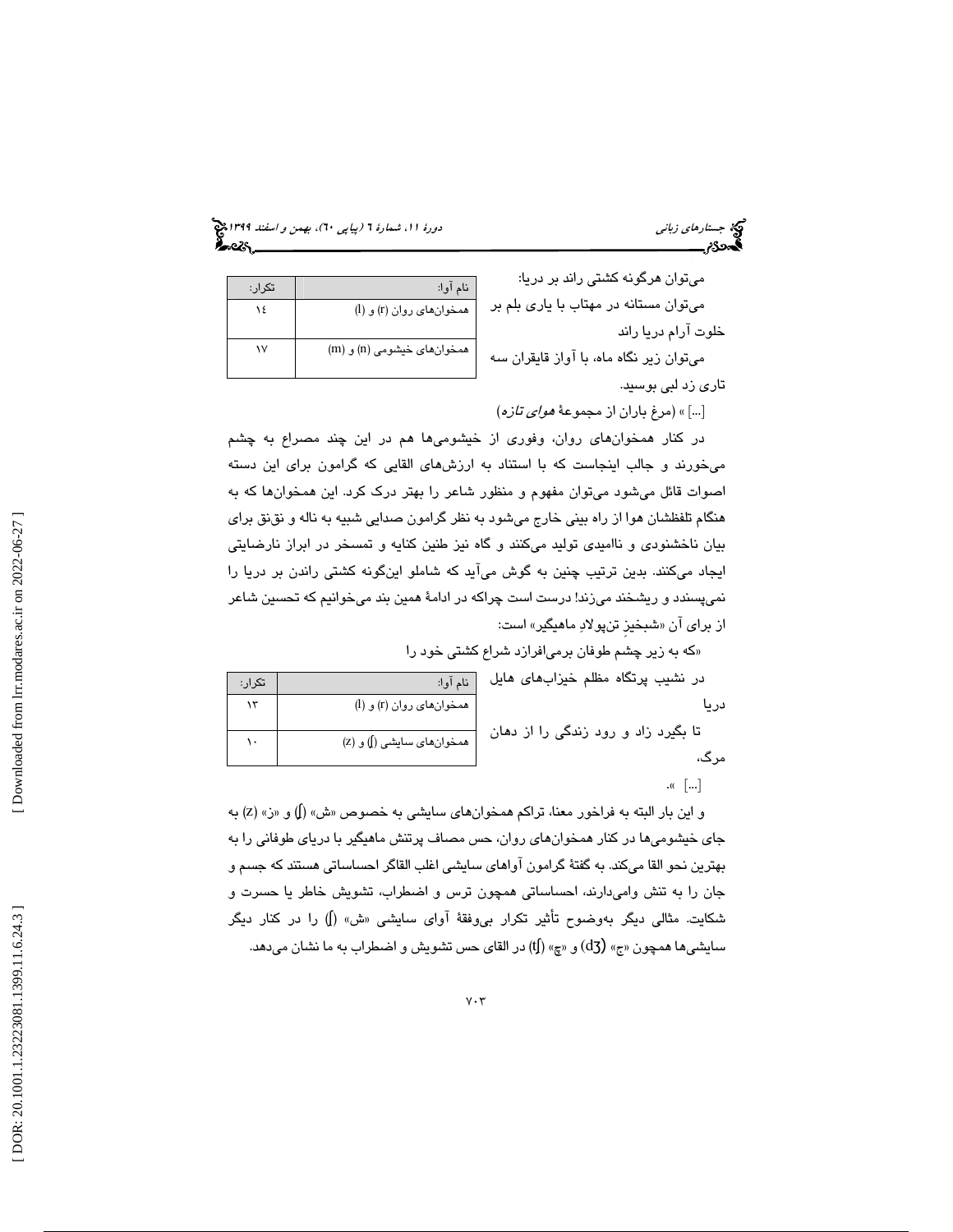سارا طباطبايي بررسي نقش القايي آوا و ساختار...

| تكرار: | نام آوا:                     |
|--------|------------------------------|
|        | همخوان سايشي ()              |
|        | همخوان های سایشی (d3) و (tf) |

 $[...]$  » پشت درهاي فروبسته شبِ از دشنه و دشمن پر به كجانديشي خاموش نشستهست. بام ها زير فشارِ شب كج، كوچه از آمد و رفت شبِ بدچشمِ سمج خستهست ]...[ ». (سخني نيست از مجموعة آيدا در آينه ) از اين دست مثالها ميتوان براي ساير آواها هم آورد، اما بهتر اين است كه به جاي آوردن ابياتي از سرودههاي مختلف شاملو دست به كار بررسي كليت سرودهاي كوتاه شويم تا بتوانيم در فرصت مختصر اين جستار هر چه دقيقتر دربارهٔ نقش آوا و نيز ساختار در القاي «معنا» نزد شاعر به قضاوت بنشينيم. پس سرودة زير را بهعنوان نمونه تحليل خواهيم كرد. «چه راه دور! چه راه دور بيپايان! چه پاي لنگ! نفس با خستگي در جنگ

پا با سنگ!

من با خويش

چه راه دور!

چه پا*ی* لنگ!»

احمد شاملو اين شعر را در سال 1341 سروده است كه براي نخستينبار در مجموعة قق*نوس در باران* در سال ١٣٤٥ به چاپ رسيد. ممكن است در نگاه اول سادگي و كوتاهي آن، اين انگاره را بەوجود اورد كه شعر از اهميت چندانى برخوردار نيست و در قياس با ساير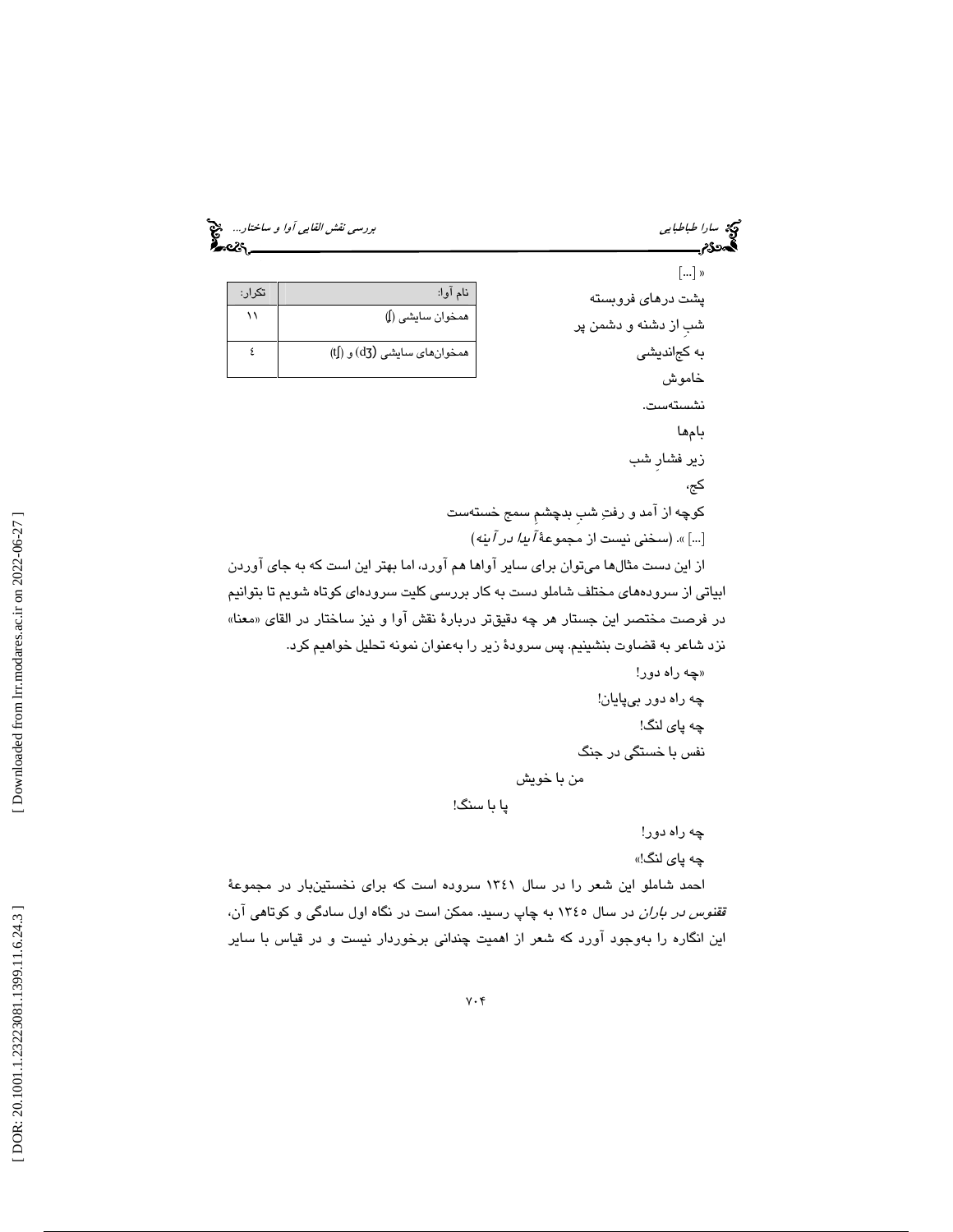سرودههاي شاملو ناديده رها شود. در حالي كه به گفتة رومان ياكوبسن، يكي از برجستهترين زبانشناسان قرن بيستم، «اشعار كوتاه از كيفيت ويژهاى برخوردارند، [چراكه] خواننده تا پايان خوانش شعر ابتداي آن را به خاطر ميآورد و هنگامي كه خوانش به پايان ميرسد همچنان تحت تاثير ابيات آغازين است» (،1984 ص. 133)؛ يا به نظر محمد حقوقي، شاعر و منتقد ادبي، رسيدن به سادگي راستين در شعر، آرزوي هر شاعري است، چرا كه « تصاوير سادة [يك] شعر پيش از اين در ذهن متشكل شاعر، تحليلها و تركيبهاي لازم را انجام داده و درحقيقت پس از گذشتن از صافي ضمير او به سادگي فعلي رسيده است ( » ،1368 ص. 314 .)

پس با نگاهي عميقتر ميتوان در پشت اين سادگي ظاهري شاهد غايت مهارت شاعر در بهرهوري از عناصر زباني بود. شاملو نيازي به بلندسرايي براي انتقال مفاهيم و مكنونات قلبي خود ندارد، براي او حتي « كوچكترين عنصر آوايي ميتواند القاگر محتوايي غني از نظر عاطفي، مفهومي و زيباشناختي» باشد (22 .p 1976, ,Jacobson(. براي اثبات اين مهم در گزيدهٔ مورد نظر نيز از نظريههاي گرامون، در زمينهٔ القاگري آواها<sup>ه ۱</sup> بهره ميجوييم. اما گذشته از جنبهٔ القايي آواها، ساختار متوازن<sup>٦</sup>' و دَوَراني اين شعر نيز اهميت بسيار دارد و مقوّم مفهوم آن است. بنابراين ، پس از مطالعة تأثير آواها، دست به كار تحليل ساختاري شعر به كمك نظريههاي رومان ياكوبسن خواهيم شد تا ببينيم چطور شاملو با استمداد از چند واژة محدود در چند مصراع كوتاه موفق به خلق فضايي بيكران شده است. بديهي است كه شعر منتخب ما اشاره به مقصدی بس دوردست دارد و شاعر مسافر خسته و از پای افتادهای است كه دیگر اميد و توان ادامه در خود نميبيند. اكنون به كمك نظريههاي گرامون در كتاب دانشنامة آواشناسي خواهيم ديد كه چطور آواهاي اين سروده هر يك به نوعي القاگر اين مفهوم اصلي، تصوير ذهني و حسيات سرايندة آن هستند .

> بند اول : چه راه دور! چه راه دور بيپايان! چه پاي لنگ!

| تكرار: | نام آوا:                       |
|--------|--------------------------------|
|        | واکهٔ زیر و روشن! (e)          |
|        | $(\alpha)$ واکهٔ بم و درخشان آ |
|        | واکهٔ بم وتیرهٔ او (u)         |

همانطور كه ميبينيم، در بند اول شعر كه شامل تنها سه مصراع كوتـاه اسـت ، واكـ ة روشـن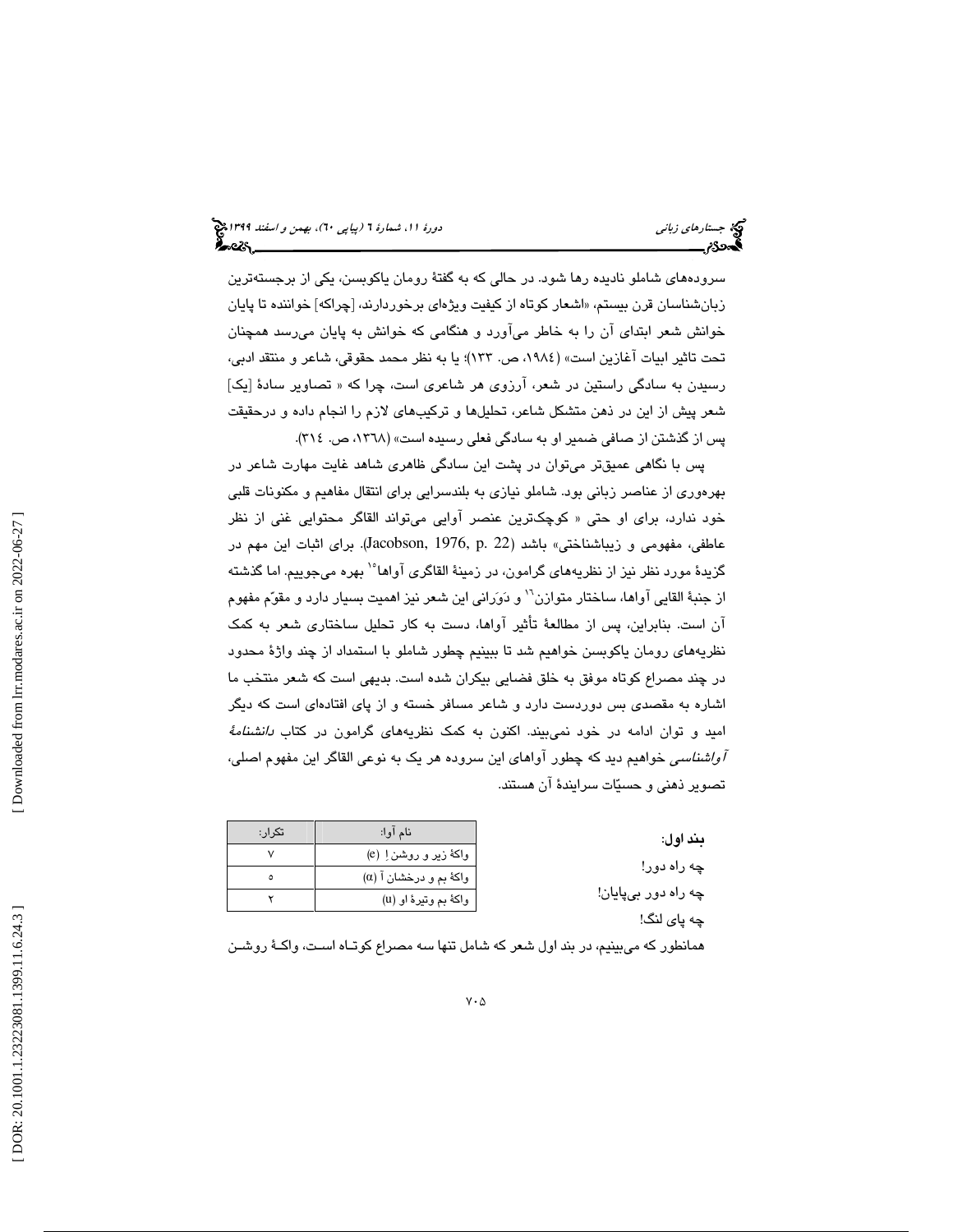بسامد چشمگيري دارد. اين واكه به اعتقاد گرامون بيانگر احساسي اسـت كـه فريـادي از ( e »ِا« ( نهاد برميآورد، مانند احساس شور و هيجان، ستايش و تحسين و يا احساس يـأس و نااميـدي. واكهٔ درخشان «آ» (α) در جايگاه دوم اهميت با ٥ بــار تكـرار القــاگر منــاظر عظـيم و شــگفتآور است، و سرانجام واكهٔ تيرهٔ «او» (u) افكار و انديشههاي تيره و تار را تداعي ميكند. بـا بررسـي همخوانهاي بند نيز درمي يابيم كه بـه نوبـت همخـوان هـاي انسـدادي «د، ب، پ» (d,b,p) و دو همخوان «ر» (r) و «چ» (tʃ) بسامد بالایی دارند.

| تکر ار : | نام آوا:                           |
|----------|------------------------------------|
| ٥        | همخوانهای انسدادی د، ب و پ (d,b,p) |
| Δ        | همخوانهای روان رول (r) و (l)       |
|          | همخوان سایشی تفشی چ (tʃ)           |
|          | نيمهمخوا <i>ن ی</i> (j)            |
|          |                                    |

پس ارزش القايي هر يك را به اختصار بيان ميكنيم. همخوانهاي انسدادي از نظر گرامون ( با اصوات خشك و مكررشان بيانگر خشم و آشفتگي ذهني هستند. همخوان روان ر« (» r تداعيكنندة صداي مايعي است كه ميريزد و جاري ميشود و درنتيجه گاه القاگر حالت لغزشي و سيالي چيزي است در فضا. همخوان «چ» (tʃ) صداي شكوه و شكايت است و همچنين افسردگي، دلمردگي و ناتواني. بيشك تكرار اين آواها در واژههاي تكراري، هم بر ارزش القايي آنها مي|فزايد و هم بر ارزش موسيقايي شعر. درضمن نيمهمخوان «ي» (j) در تركيبهاى «راه بى پايان» و «پاى لنگ» گوياى تداوم و زوال ناپذيرى احساس و باورى است كه بيان ميشود.

نهتنها بسامد چشمگير آواها در ارتباط با درونماية يك مصراع يا يك بند ميتواند اما « القاگر باشد، بلكه كاربرد همزمان واجها، يعني تركيب ظريف و دقيق آنها نيز گاه انگارهاي جالب از حسها و انديشههاي شاعر در ذهن بيدار ميكند» (قويمي، ،1383 ص. 67). بدين ترتيب با تركيب واكهها و همخوانهاي پربسامد بهويژه در واژههاي تكراري بند اول، عيناً مفهوم و احساسات موردنظر شاعر برانگيخته ميشوند: شاعر به ستوه آمده (d,b,p)، فريادي از يأس برمیآورد (e) و شکوه میکند (tʃ) از پای همیشه درماندهاش(j)، از این راه حزن|نگیز (u) و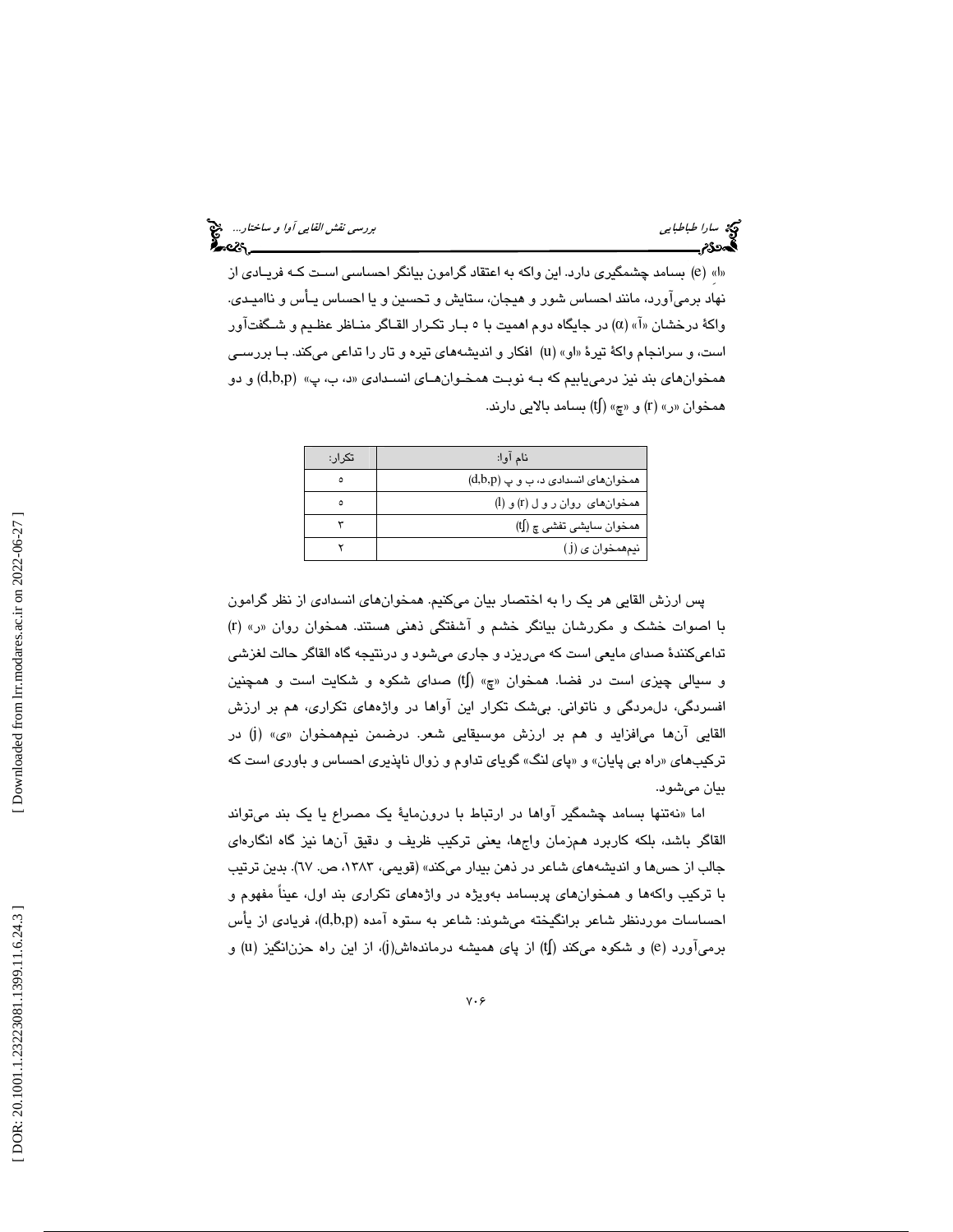لایتناهی $(\alpha)$  که در پیش رو دارد، راهی که گویی هرگز به جایی نمیرود (j)، از مقصد و مقصودی که چون سرابی، چون سیالی در فضا (r) دستنیافتنی است. بند دوم : نفس با خستگي در جنگ من با خويش یا با سنگ!

همين رويه را در بند دوم نيز درپيش ميگيريم. در اين بند دو واكهٔ «أَ» (a) و «آَ» (α) در مقايسه با ساير واكهها بسامد چشمگيرتري دارند و همانطور كه قبلاً هم اشاره كرديم، بسامد اين دو واكه از نظر گرامون براي بيان انديشهها و احساساتي بهكار ميروند كه در زمان تجليشان صدا اوج ميگيرد و بدين ترتيب اين بسامد ميتواند القاگر صداهاي بلند، هياهو و همهمه باشد. در كنار اين واكهها، تراكم همخوانها در اين بند جلب نظر ميكند. انبوهي از همخو انهاي انسدادي و سايشي، يكي پس از ديگري، گويي صداي برخورد اشيا با يكديگر را القا ميكنند، صداي اصطحكاك و درگيري. و اما در اين ميان همخوانهاي «ن» (n)، «س» (s) و ) بسامد بالاتري دارند. آيا اين اصوات هم القاگر مفهوم بند موردنظر هستند ؟ g ) « گ »

| تکر ار : | نام آوا :               |
|----------|-------------------------|
|          | همخوان خیشومی ن (n)     |
|          | همخوان سایشی لثوی س (s) |
|          | همخوان انسدادی گ (g)    |

به گفتة گرامون همخوان خيشومي ( »ن« n (بيانگر نقنق آهسته، بيانگر ناتواني و درماندگي، تأني و رخوت است. همخوان سايشي «س» (s) با هماهنگي تقليدي<sup>››</sup>، القاگر صداي باد است و در عين حال احساساتي نظير حسرت و ترس. و دست آخر همخوان انسدادي «گ» (g) كه همچون ساير انسداديهاي اين بند القاگر پريشاني ذهني و درگيريهاي دروني است. از بررسي چيدمان اين واجها در كنار هم چنين بر ميآيد كه پيمودن راه دور و نافرجامي كه در بند اول به تصوير كشيده شده است، شاعر را خسته، ذهن او را مشوش و احساساتش را دستخوش هيجانات كرده، و اين همه البته با صداي وزش باد و طوفان (s) و طنين برخوردهاي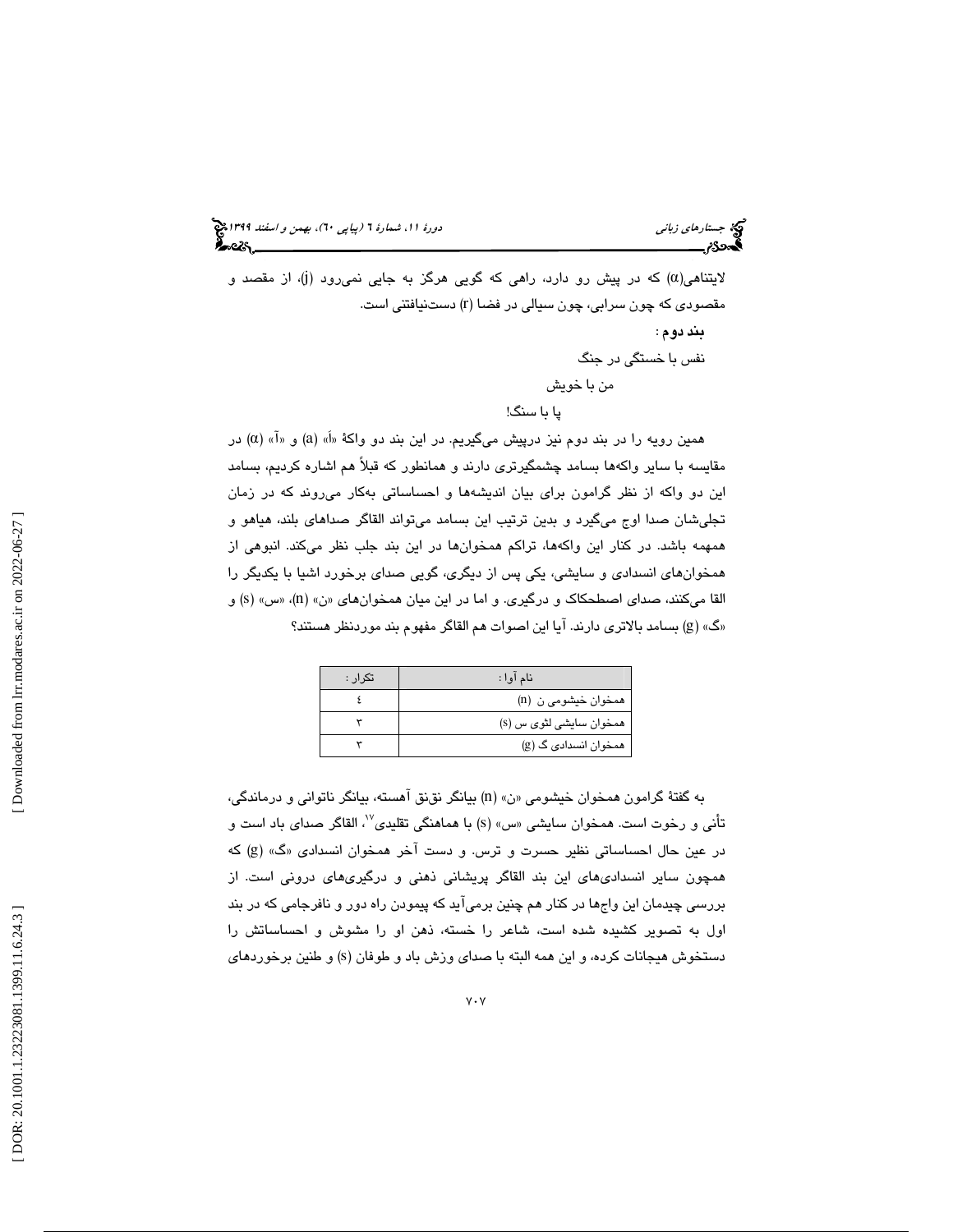مكرر (تراكم همخوانهاي انسدادي و سايشي) تداعي ميشود. از سوي ديگر ، همخوان پربسامد «ن» (n) با حضورش در تكتك مصراعِهاي اين بند، آهسته آهسته رخوت و تأني در رگ خستهٔ شاعر تزريق ميكند تا او را از تلاش براي ادامة مسير باز دارد و شايد محتواي اصلي شعر نهفته در اين بند باشد: جدالی پرهياهو (a) (a)، كشمكشى درونى (g)، جنگ ميان من و خويش بر سر رفتن يا ماندن كه با پژواك پنهان خود واژهٔ «جنگ» به بهترين نحو نمايان ميشود: نفس با خستگي در جنگ

من با خويش [در جنگ]

پا با سنگ [در جنگ] !

بند سوم :

چه راه دور !

چه پاي لنگ !

در اينجا فرياد آغازين دوباره تكرار ميشود ، ولي اين بار فرياد رو به افول گذاشته و بيشتر شبيه به زمزمهاي بيرمق و كشدار است. حال ببينيم چطور همان واجهاي بند اول در دل همان واژگان مي توانند القاگر مفهوم، تصاوير و حسيات بند پاياني اين سروده باشند.

| تکر ار : | نام آوا:                       |
|----------|--------------------------------|
|          | واکهٔ زیر و روشن!ِ (e)         |
|          | $(\alpha)$ واکهٔ بم و درخشان آ |
|          | همخوان های روان ر (r)و ل (l)   |
|          | همخوان سايشي تفشي چ (tʃ)       |

در اين بند دومصراعي البته تكتك اواها در القا كردن مفهوم كلي سهيماند. با وجود اين، واكهٔ زير و روشن «اِ» (e) با بيشترين بسامد مهمترين نقش را بر عهده دارد. به نظر گرامون، اين واكه كه اغلب بيانگر تيزي و حدت است و غليان عواطف و احساسات، ميتواند در عين حال لقاگر صداي نازك و نجوايي تسليبخش نيز باشد. همانطور كه قبلاً هم اشاره كرديم، در ا توضيح اينكه چطور ممكن است يك واج در جايي القاگر فرياد باشد و در جايي ديگر القاگر نجوا، ميبايست گفت كه درست همانگونه كه احساسات و احوال آدمي دستخوش تغييرات و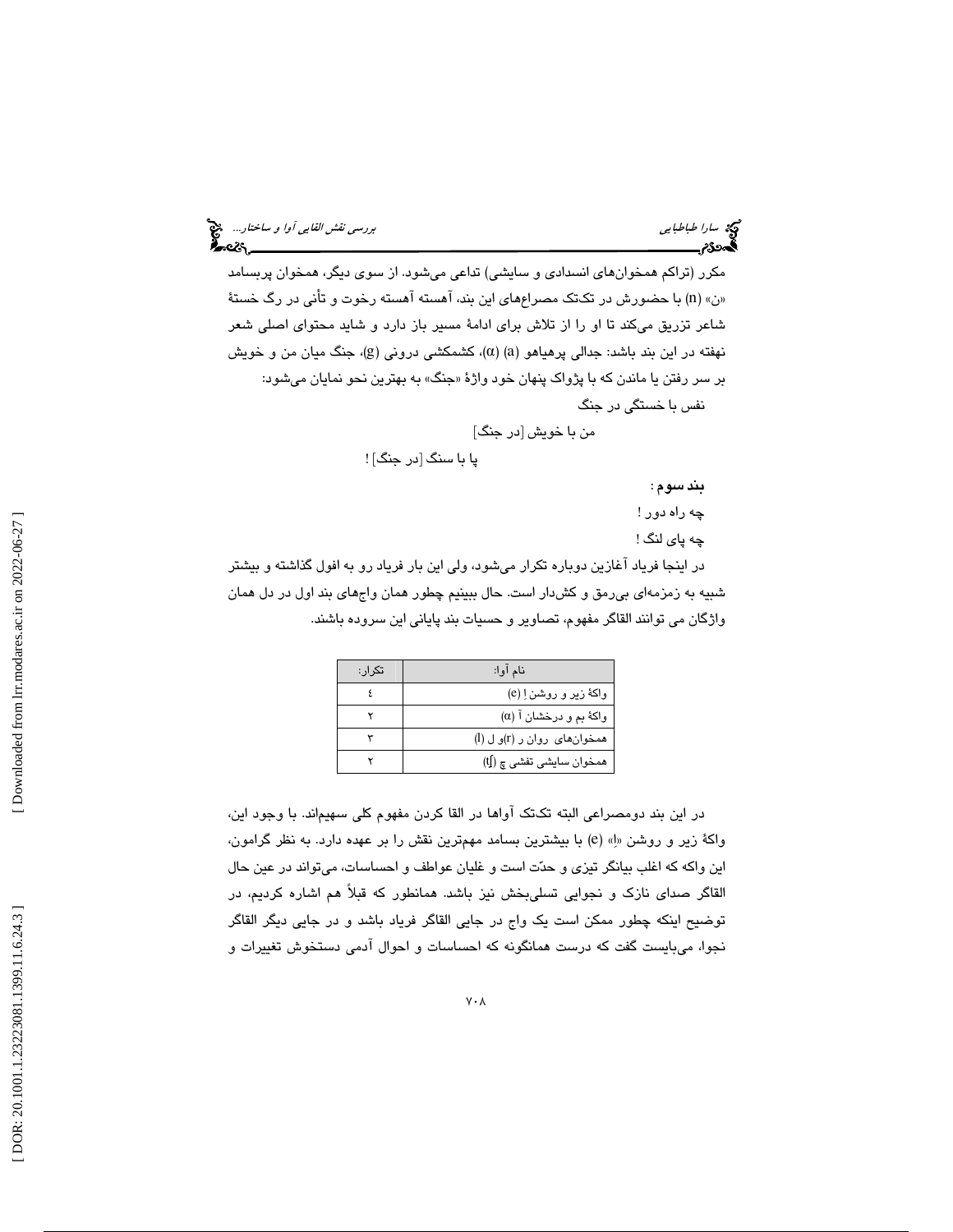دگرگوني هستند، واجها نيز به پيروي از اين تحولات، القاهاي متفاوتي دارند؛ همانگونه كه هيجانات فرو مينشينند، فريادهاي بلند نيز به زير ميآيند و طنين متفاوتي ميگيرند. پس از آنجايي كه آوا همواره با معنا عجين است، در بند پاياني از تيزي و حدت واكة زير و روشن »ا» (e) کاسته شده و در کنار واکهٔ بم و درخشان «آ» (α) طنین زمزمهای کشدار را تداعی میکند.

نوبت میرسد به بررسی همخوانهای بند: تحت تاثیر فضای کلی بند، همخوانهای روان نیز در كنار واكهها، حس رهايي خلسهگونهاي چون احساس معلق بودن در سيال را تداعي ميكنند، و همخوان سايشي «چ» (ltُ) اين بار بي هيچ شكايتي، از قابليت القايي ديگري كه گرامون به او نسبت ميدهد بهره جسته و تنها حس سردي فضاي بيروني و دروني، يعني سرماي محيط و نيز افسردگي، دلمردگي، ناتواني و تسليم شدن را القا ميكند.

بدين ترتيب بند آخر بهوضوح موضعگيري نهايي شاعر را به نمايش ميگذارد كه با تكرار ابيات نخستين گويي دست از جدال با خويش ميكشد، تن به احساس آرامشي خلسهگونه ميسپارد و تسليم سرما و برودت سيالي ميشود كه وجودش را در خود گرفته، كرخت كرده و از حركت بازش ميدارد.

ناگفته نماند كه عنصر سيال آب مهمترين عنصر القاگر انديشة مرگ در تخيل شاعرانه به حساب میآید. گاستون باشلار<sup>۱۸</sup> در جایی از کتاب *آب و رؤیاهه*، سیال آب را «مادهٔ ناامیدی» میخواند (۱۹۹۲، ص. ۱۲۵) و در جایی دیگر ماهیت مرگِ روزمره را به اب نسبت میدهد (همان، ص. ۹). جان ليبيس <sup>۱۰</sup> هم در كتاب *آب و مرگ مي*نويسد: «هر انديشهاي دربارهٔ آب كه به قدر كافي دروني شده باشد، قطعاً به ادراك مرگ ميانجامد و بالعكس ( » 198 .p 1996,( . حال اگر همچون محمدعلی اسلامی ندوشن باور داشته باشیم كه «در هر شعر خوب یک طنین پنهاني هست، يك نوا و نجوا، كه در زير صوت آشكار كلام جريان دارد. آن را آهسته ميشنويم، ولي همان است كه به نهانيترين تارهاي روان نواخته ميشود ( » ،1378 ص. 91)، آيا نميتوانيم چنين نتيجه بگيريم كه طنين نهفتة اين شعر كه به نهانيترين تارهاي روان نواخته ميشود، طنين مرگ است و اين آرامشِ غوطهور در سرد سيال، با نجواهاي اغواگرش، همان آرامش ابدي مرگ؟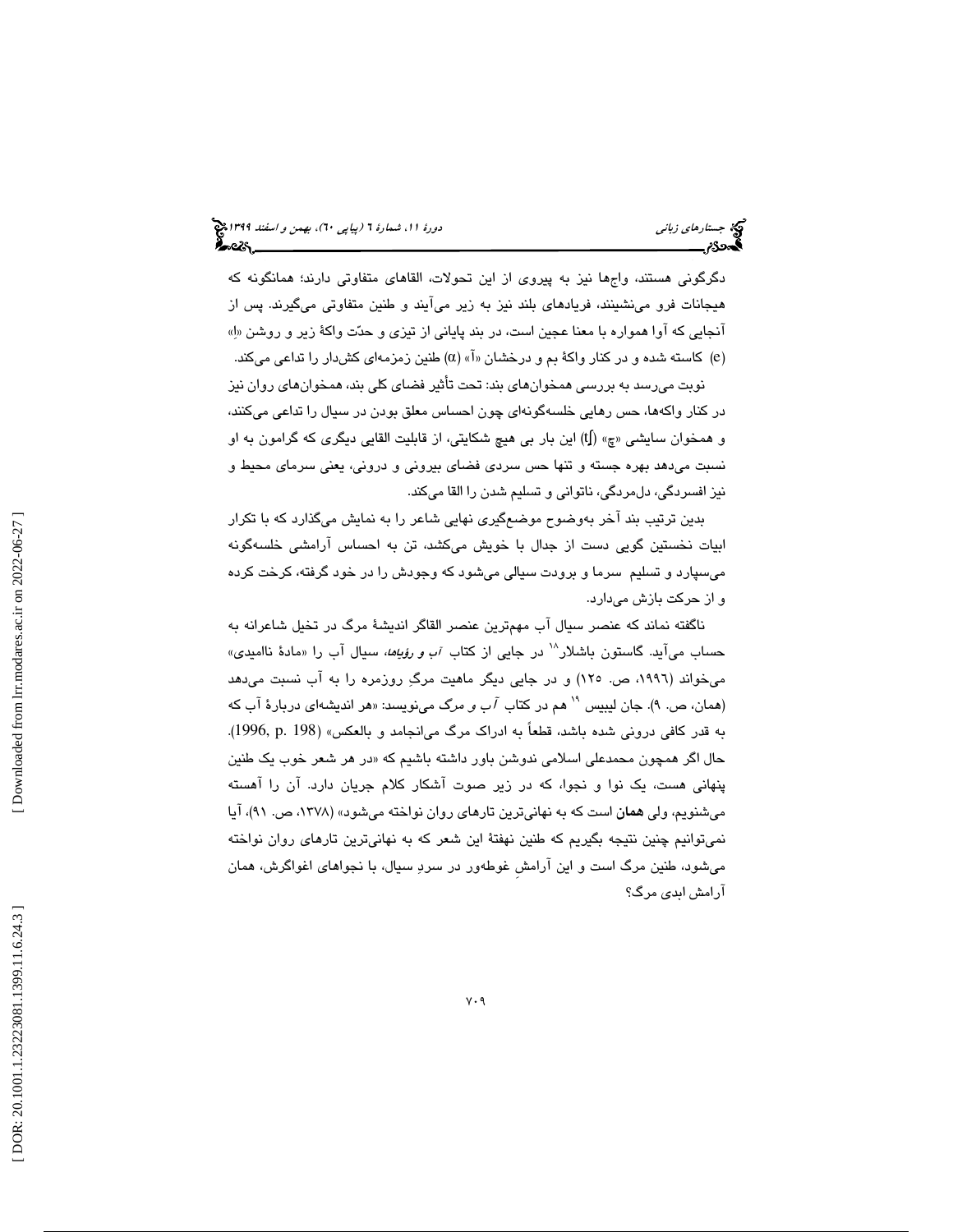سارا طباطبايي بررسي نقش القايي آوا و ساختار...

#### . 2ـ4 ساختار و معنا

انتخاب واژههايي با پژواك آوايي متناسب و تكرار مؤثرشان شايد اولين ترفند نهادينة هر شاعري براي خلق اثري ماندگار باشد، اما مهمتر نحوة چيدمان و تركيب خلاقانة اين واژهها در پيكره و ساختار شعر است. همانطور كه از تركيب آواها در دل يك واژه، يك مصراع و يا يك بند انگارههاي شگفتي از احساسات و ذهنيات شاعر بهدست آمد، بررسي ديگر رابطههاي آشكار و نهاني كه ميان تكتك عناصر يك ساختار وجود دارند نيز ميتواند كمكي به درك بهتر معنا و رموز آفرينش آن باشد. براي تحليل ساختار شعري به سراغ رومان ياكوبسن زبانشناس بلنداوازه مىرويم كه نظريهها و تحليلهايش خشت بنيادين نقد ساختارى و

معناشناسی در ادبیات به حساب میآیند.<br>به اعتقاد یاکوبسن، «توازن» `` مهمترین خصیصهٔ هر ساختار شعری است و بررسی توازن را در تحليلهايش «از اين نظر لازم و واجب ميشمارد كه اين بررسي، به گونهاي قاطعانه، نشانگر آفرينش روابط همپايه و همسنگ در متن است» (قويمي، ،1383 ص. 89). درست است كه تكرار و بازگشت عناصر مشابه آوايي، واژگاني و دستوري اولين نمود ظاهري هر ساختار متوازن به شمار مي|يند، ليكن توازن به تكرار خلاصه نميشود. طبق تعريف ياكوبسن، «در هر الگوي متوازن ميبايست ضريبي از تشابه و ضريبي از تباين وجود داشته باشد. به عبارت سادهتر، بخشي از يک الگوي متوازن بايد متشابه و بخشي ديگر متباين باشد» ( ,Jacobson 157 138, .pp 1984, به نقل از صفوي، ،1373 ص. 159). توازن سرودة شاملو نيز هر چند تا حد زيادي مرهون تكرارهاست، اما تنها به تكرارها متكي نيست. براي اثبات اين ادعا، پس از تحليل تأثير تكرارهاي ساختاري، به بررسي روابط متشابه و متبايني ميپردازيم كه بهخصوص در پيكرة واژگاني نقشآفريني ميكنند.

همانطور كه قبلاً هم اشاره شد، ايجاز از ويژگيهاي ممتاز شعر امروز است كه خوانش «واپس نگر»<sup>۲۱</sup> را میسر میسازد؛ بدین معنی که «خوانش شعر بهصورت خطی انجام نمیشود و خواننده با توجه به انتها، ابتدا و تمامي عناصر تشكيلدهندة شعر آن را درك و احساس ميكند» (قويمي، ،1383 ص. 93). و به خصوص اينكه مصراعهاي اول و سوم بند نخستين شعر منتخب ما عيناً در دو مصراع بند آخر تكرار ميشوند، پس پايان شعر خواننده را به نقط ة آغازين باز ميگرداند و بالعكس؛ حركتي رفت و برگشتي كه پژواك صداي شاعر را در گوش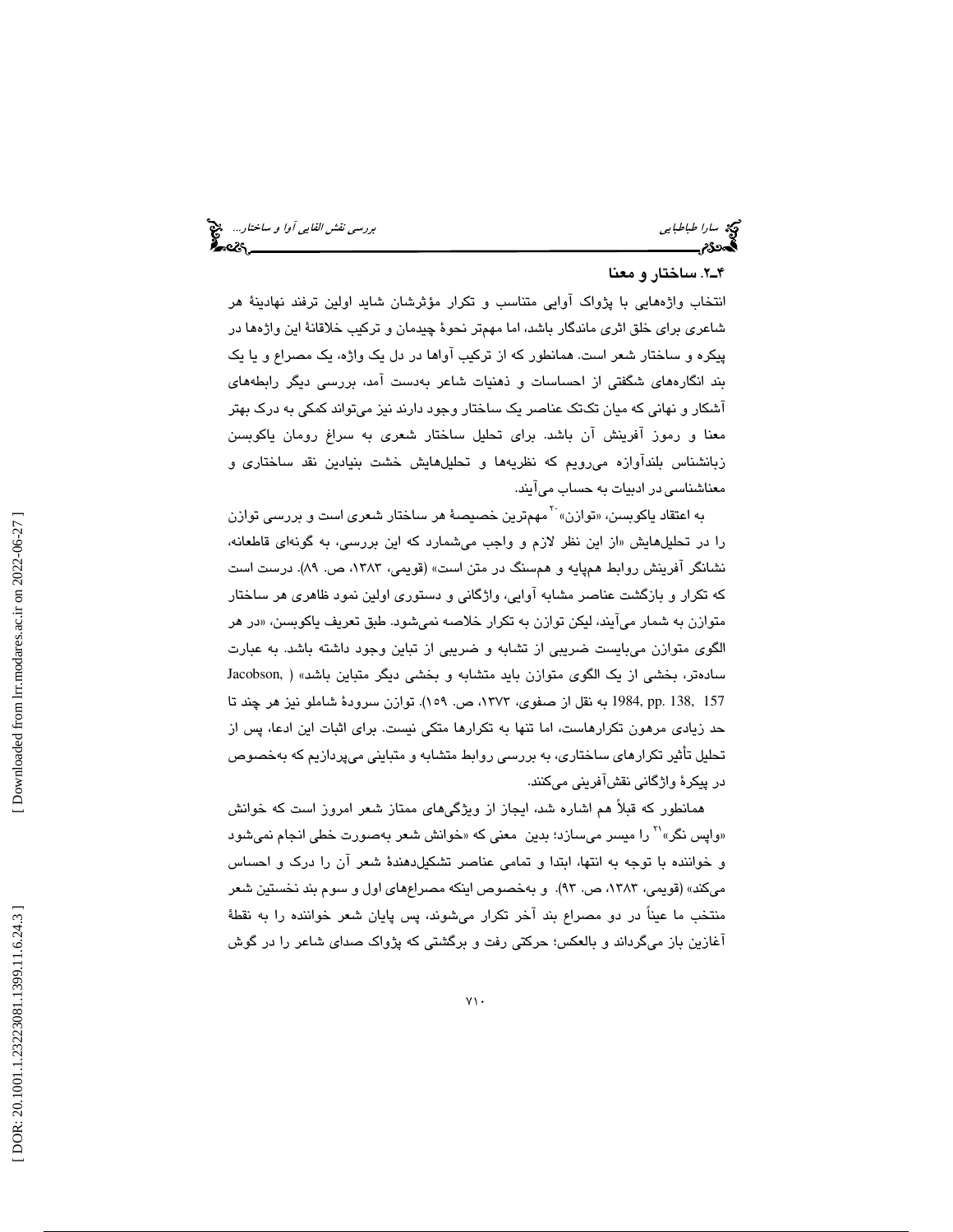خواننده میپيچاند. چنين ساختار متوازن و دَوَرانی بهترين نمود يک دايرهٔ بسته يا همان کرهٔ<br>هستی است؛ بهترين روش برای تحقق «خودمرکزگرايی متن» `` و تأکيد بر اين اصل که شعر دنيايي جز دنياي خود نميشناسد و مرجع يا هدفي بيروني ندارد. اما بپردازيم به منظور عنوان اين قسمت از مقاله و اينكه چطور ساختار ميتواند در خدمت معنا باشد. مسلماً چنين ساختاري كه گويي نه آغازي دارد و نه پاياني، در هماهنگي كامل با مفهوم شعر و منظور شاعر، القاگر رفتن و باز رفتن و همچنان رفتن و هرگز نرسيدن است؛ بيانگر انديشة تكرار بينهايت بيهودگي.

در ضمن حذف به قرينهٔ لفظي تركيب دستوري «در جنگ» در بند دوم، نبايد باعث شود كه تأثير تكرار پنهان اين تركيب ناديده گرفته شود. اين تكرار مضاف بر اينكه بر مضمون جدال و كشمكش دروني شاعر تاكيد مىورزد، با القاى حس كنشى در حال وقوع، ميدان نبرد ميان خستگي و نفس، ميان من و خويش، پا و سنگ را مقابل چشمان خواننده به حضور و ظهور ميكشاند تا جلوة حماسي زندهاي بيافريند. در عين حال چنين تركيب دستوري از نظر گرما س نشانگر «راكد ماندن زمان» است و تشديد اين واقعيت كه اين كنش تا بىنهايت همچنان تكرار خواهد شد. حتی سطرچینی و صفحهآرایی™ این بند نیز خالی از پیام نیست و با مقصود شاعر در هماهنگی کامل است. به گفتهٔ مهوش قویمی، مترجم و منتقد ادبی، «انچه در نخستین برخورد با يک متن "شعر بودن" آن را آشکار مىنمايد، طريقهٔ نگارش متن بر روى صفحه است […] که مي تواند در همان نگاه اول، مفاهيمي را به ذهن متبادر سازد» (،1382 ص. 78) و به نظر وي شاملو از نادر شاعران ايراني است كه به جنبة نوشتاري اشعار خود بسيار اهميت ميدهد [...] » و بيش از هر شاعر ديگري بر اين نكته آگاه است كه امروزه، شعر جنبة شفاهي خود را تا حدودی از دست داده و قبل از هر چیز "متنی نوشتهشده" است» (همان، ص. ۷۹). تقی پورنامداريان نيز بهعنوان منتقد ادب پارسي، در تحليلهاي خود از اشعار شاملو به وجود رابطهاي تنگاتنگ ميان نحوة تقطيع و چيدمان سطور با معنايشان اذعان دارد (،1374 صص. 393ـ398). پس بيراه نيست اگر بگوييم كه در اينجا شاعر تصويري متناسب با مفهوم بند ميآفريند: جملاتي كه درپي هم در امتداد صفحه پيش ميروند با مفهوم نبرد طولاني و كشدار سازگاري دارند و كوتاهي و بريدهبريده بودنشان نيز اين واقعيت كه شاعر از نفس افتاده، خسته و درمانده شده را تأييد ميكند.

اكنون بپردازيم به توازني كه محصول همبستگي معنايي در ساختار واژگاني اين شعر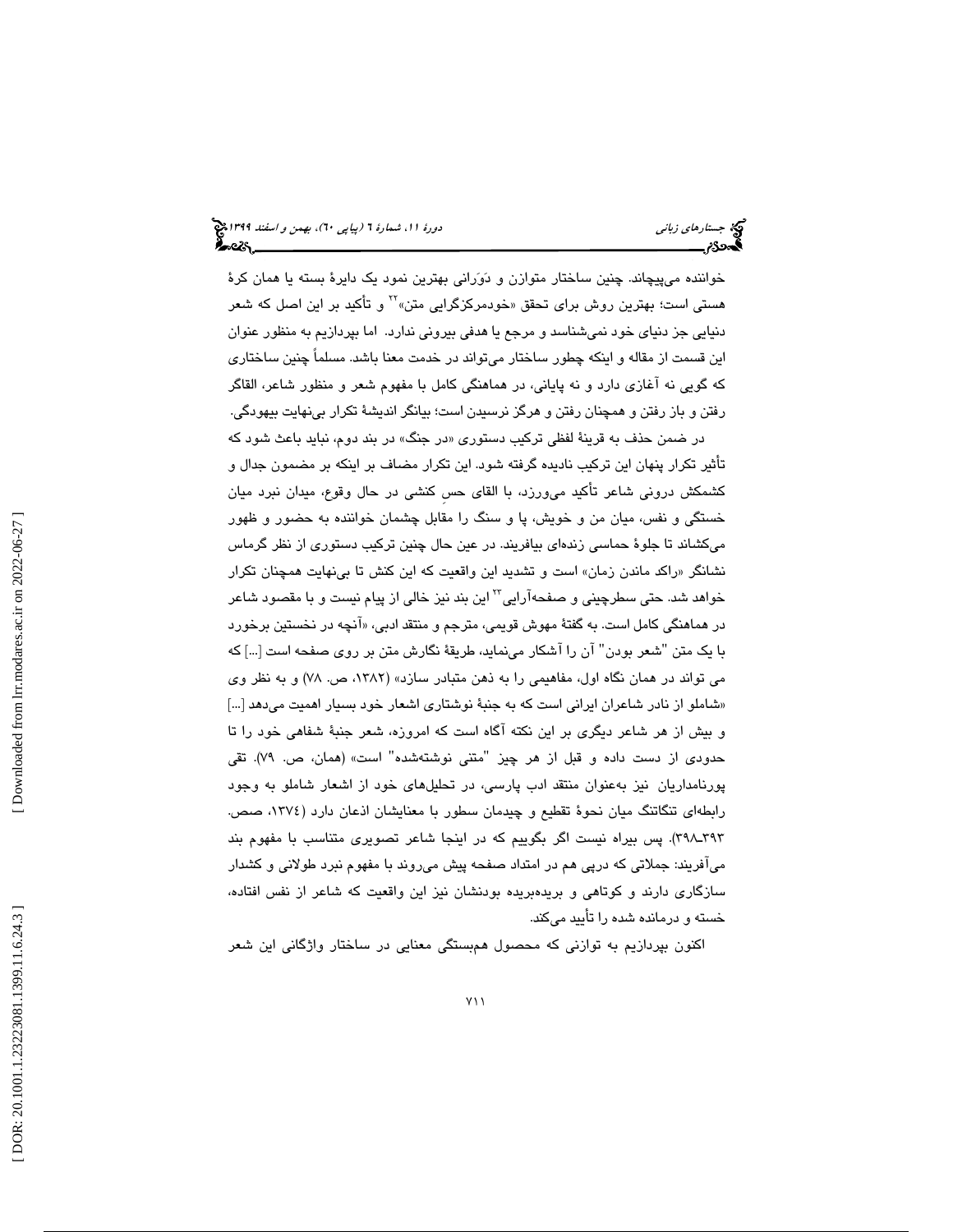سي اسارا طباطبايي بررسي *نقش القايي آوا و ساختار...*<br>جمهوری بررسي *نقش القايي*<br>**پسهوری بررسي بررسي بررسي بررسي نقش القايي بررسي نقش القايي آوا و ساختار...** 

است، واژگاني كه گويي به يكديگر زنجير شدهاند و از پي هم ميآيند. از دل راه دور بيپايان، پاي لنگ سر بر ميآورد و پاي لنگ، خستگي را به جان نفس انداخته و خود به جنگ با سنگ ميرود. و چه زيباست انگارة نفسِ بريدهبريدة شاعر به دست شمشيرِ خستگي در مصاف اين دو با هم.



صد البته كه در اين ميان تكرار آواهاي مشابه نيز پيوند بين اين چند واژه را قوت ميبخشد، تا در كنار هم آ ينهاي شوند تمامنما از جدال دروني شاعر (جنگ من با خويش) بر سر رفتن و يا ماندن؛ رفتني كه ادامه دادن بيهودگي است و ماندني كه تسليم مرگ روزمره شدن. واژهها يكي پس از ديگري قبل از آنكه خوانده شوند به گوش ميرسند، گويي در اين شعر هيچ غيرمنتظرهاي وجود ندارد كه اين نهتنها از لطف اثر نميكاهد ، بلكه دوچندان روحنوازش ميكند، چراكه خواننده احساس ميكند اين سروده از اعماق وجود خودش سرچشمه ميگيرد و جاري ميشود.

تضاد هم كه درونماية اصلي شعر است و در وهلة اول با تكرار پنهان واژة جنگ برجسته ميشود، ب هوضوح در تركيب بينقص واژهها نيز گنجانده شده است، بين راه دور و پاي لنگ، ميان پاي لنگ و سنگ، ميان خستگي و جنگ . ...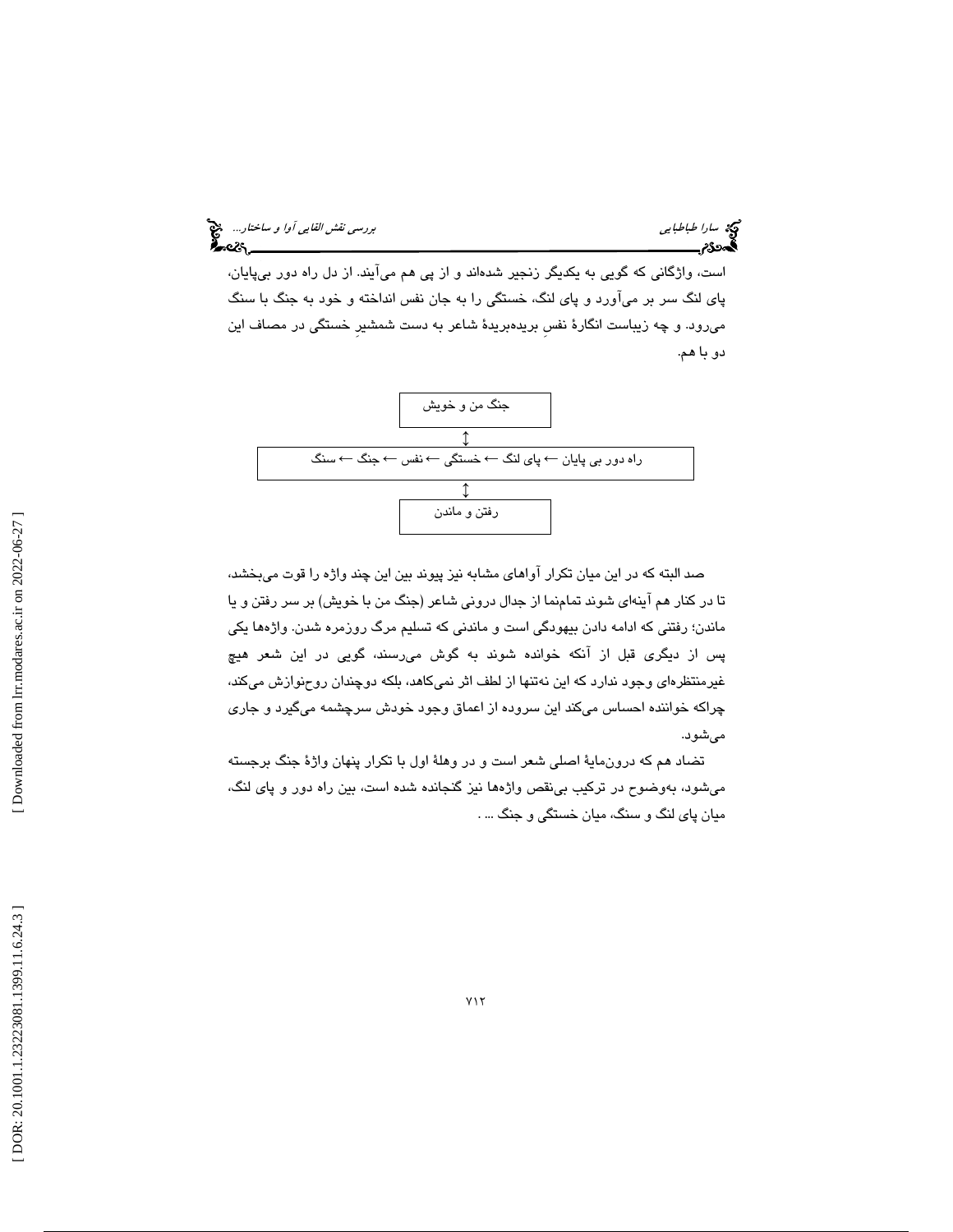

پس همانطور كه قبلاً ادعا كرديم توازن در اين سروده تنها ناشي از تكرار آواها و واژهها نيست، بلكه بيشتر نشئت گرفته از نوعي تشابه و تباين معنايي ميان تكتك عناصر تشكيل دهندهٔ آن است، عناصري كه در عين حال با درگير كردن حواس، ادراكات و عواطف، امكان بسط دامنة تحليل را برايمان فراهم ميكنند.

### . 3ـ4 ادراك و معنا

از آنجا كه احساس و ادراك خاستگاه اصلي توليد معنا، بهويژه در متون ادبي بهشمار ميآيند، ميبايست در روند توليد معنا به مطالعة اين مهم نيز بپردازيم. درواقع، ربر سي آواها و ساختار شعري اين امكان را فراهم كرد كه پا فراتر گذاشته و به سراغ بررسي نقش حواس و نيز عواطف در روند توليد معناي متن برويم، و ببينيم چطور شاملو به ياري همين چند واژه و چند مصراع، موفق به خلق هر دو فضاي بيروني و دروني در دل سرودة خود شده است تا از تقابل اين دو با هم معنا حاصل شود .

اكنون به سادگي ميتوانيم سه حس اصلي از حواس پنجگانه را كه در ادراك و تجسم اين متن دخيلاند رديابي كنيم:

۱. حس بينايي بەواسطۀ ديدن تصويري از راه بيپايان و سنگلاخي كه در پيش روست؛

۲. حس شنوايي بهواسطهٔ شنيدن صدای باد شديدی كه فضا را درگرفته و نيز صدای نفسهاي بريده بريدة رهروي خسته؛

3. و در آخر حس لامسه كه سنگ را زير پا احساس ميكند و سرماي محيط را، و حتي سرماي كرختكنندة سيال مرگ را در تخيل شاعرانه.

حميدرضا شعيري در كتاب تجزيه و تحليل نشانه ـ معناشناختي گفتمان به اين نكته اشاره

Downloaded from lrr.modares.ac.ir on 2022-06-27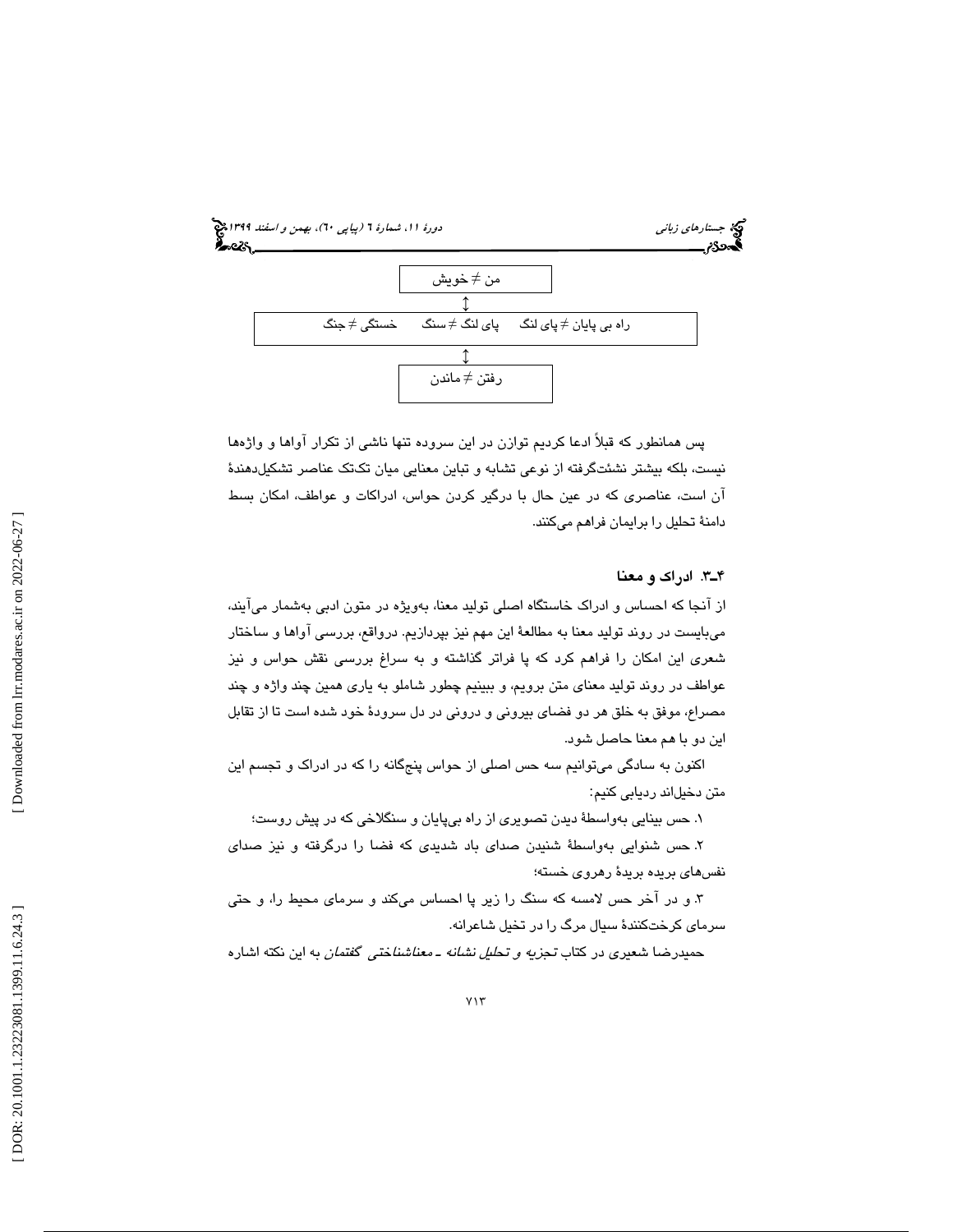میکند که «مهمترین ویژگی عملیات حسی ـ دیداری مقدم بودن ان بر حواس دیگر است. ما ميتوانيم قبل از اينكه لمس كنيم، استشمام كنيم، بچشيم و بشنويم، ببينيم. و بر اساس همين عنصر حسى جهت و هدفمندى جريان حسى را تحت تاثير قرار دهيم و نوع رابطۀ خود را با دنياي بيروني يا دنياي حسي خاصي تنظيم كنيم » (شعيري، ،1398 ص. 129 .) بدين ترتيب مشاهدهٔ راه دور و بیٍپایان از همان مصراع اغازین، جریان حسی خاصی را بهوجود اورده و حواس ديگر را نيز با خود همسو ميكند. اين جريان حسي خاص همراه با ضربآهنگي آهسته و كند كه نتيجة مستقيم بسامد بالاي واكة » آ« در اين مصراع است، همان فشار عاطفي ناتواني و يأسي است كه قرار است جهتمندي كل سروده را تعيين كند. اين جهتمندي عاطفي تنها توصيفكنندهٔ رابطهٔ شاعر با سرودهاش نيست، بلكه دربرگيرندهٔ چگونگي ارتباط او با صحنهٔ پديدارشناختي است كه در ادامه با دقت به آن ميپردازيم.

اكنون به سراغ حس شنيداري ميرويم. در همان كتاب، بارزترين ويژگي نشانه ـ معناشناختي حس شنيداري، كروي بودن، يعني دوجانبگي، برگشتپذيري، همزماني و وحدانيت آن معرفي شده است ( همان، ص. 127 .) همانطور كه بررسي آواها به ما نشان داد، همخوان سايشي «س» (s) با هماهنگي تقليدي، القاگر صداي باد است و احساساتي نظير حسرت و ترس. همزمان، باد و طوفان با كاركردي استعاري، جلوة بيروني از حالات دروني شاعر است و نمايانگر پريشاني و تشويشِ خاطر اوست. بدين ترتيب دو جانبه يا دو سويه بودن عمل حسي ـ شنيداري به خوبي نمايان ميشود كه تحت تأثير و در امتداد جريان حسى اوليه توليد معنا مي كند.

اما حس لامسه، در این گونهٔ حسی انچه بهدست میاید و اهمیت دارد رابطهٔ بین «من» و «دیگری» است (همان، ص. ۱۱۷) یا همان رابطهٔ میان «درون» و «بیرون». مهم اینجاست که بدانيم آيا خود ميتواند غير خودي را بپذيرد و از بيرون به درون راه دهد تا از فشار و تنش تقابل كاسته شود يا خير. در اين سروده همانطور كه ميدانيم تن حسي شاعر سنگ را زير پاي خود لمس ميكند، اما پاي او لنگ است و با سنگ در جنگ. بدين ترتيب عنصر حسي لامسه نيز نقش پررنگي در افزايش فشار و تنش ايجاد ميكند. با بستن راه ارتباطي تن با دنياي بيرون، او را به انزوا ميكشاند و تحت تأثير جريان حسي اوليه، يأس و نااميدي و دلهره و پريشاني را درون شاعر تشديد ميكند.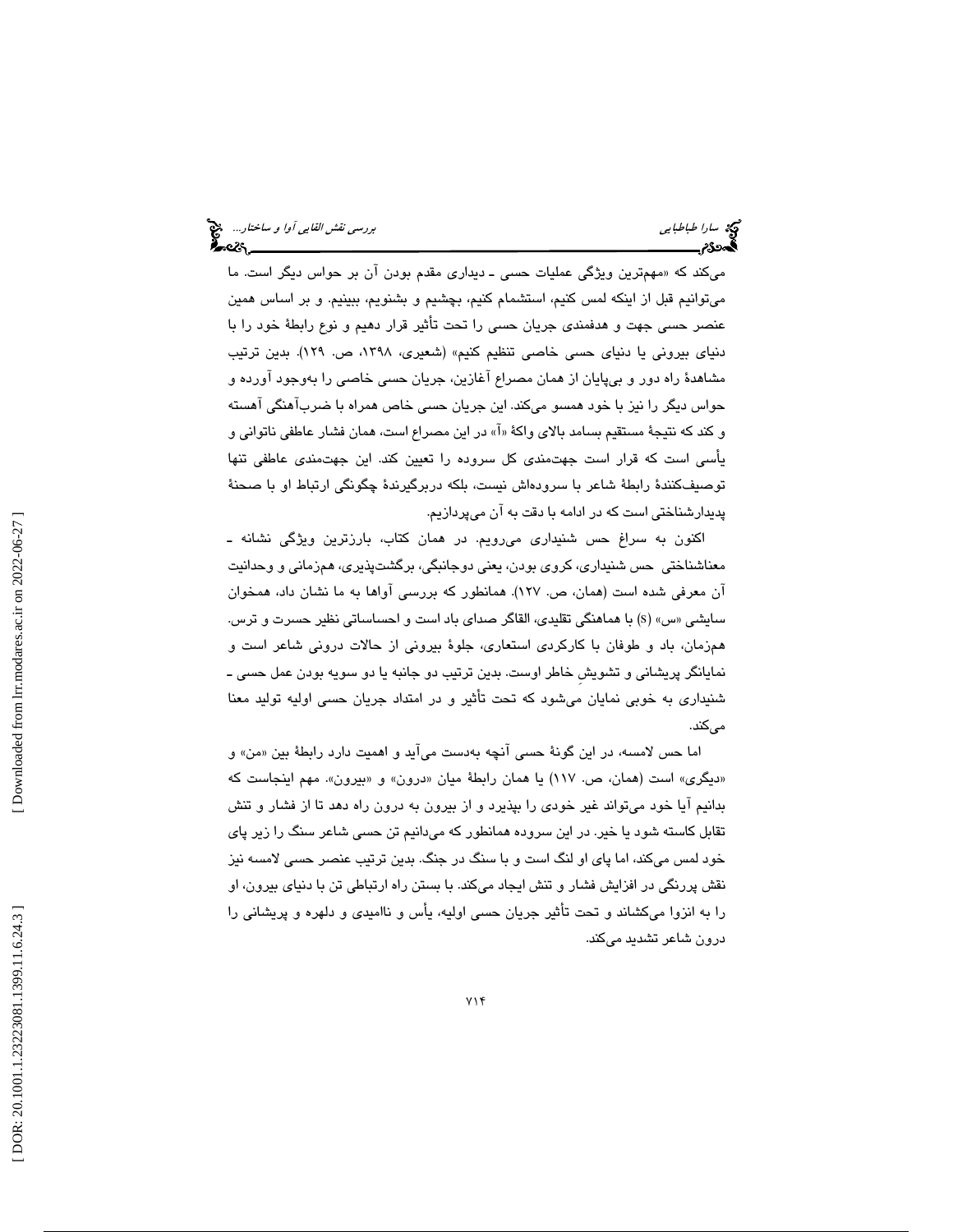آنچه اين تنش را در درون شاعر باز هم بيشتر نمايان ميكند اين است كه حين تماس حسي ـ لامسهای، تفکیک میان خودی و غیرخودی ممکن نیست، چراکه این دو با یکدیگر در ارتباطاند تا زماني كه شناخت حاصل شود و تفكيك و استقلال دو عامل ميسر شود. به عبارت ديگر تنها با تعليق ارتباط حسي ـ لامسهاي است كه ميتوان از تفكيك و موضعگيري سخن گفت (همان، ص. ١١٨). بدين ترتيب بند كوتاه «نفس با خستگي در جنگ/ من با خويش/ پا با سنگ» به خوبي نشان ميدهد كه جدال و تنش طولاني براي تفكيك از درون شاعر شروع شده است، از جنگ میان «من» و «خویش»اش، که درنهایت به جدایی او از دنیای بیرون و یا تمایز میان «من» و ديگري» ميانجامد. در عين حال خستگي بدنِ حسي و تنگي نفس او نيز با كاركردي استعاري، » بيانگر همين تمايز و تقابل ميان خودي و غيرخودي است. قطع رابطه با دنياي بيرون راه تنفس شاعر را بسته و تنگ كرده است و به زودي افزايش اين فشار دروني او را از پاي درخواهد آورد.

علاوه بر اين ، لازم است به نكتهاي ديگر نيز اشاره كنيم. گونههاي حسي ـ ادراكي همچون حس ديداري يا شنيداري و لامسه، هر كدام ميتوانند مقدمهاي براي يك فعاليت حسي ـ حركتي بهشمار آيند. در اين سروده، برآورد و نتيجة كلي عناصر حسي به فعاليت حسي ـ حركتي «نفس نفس زدن» میانجامد که فعالیتی درونی بهشمار میاید. به گفتهٔ شعیری «گونههای حسی ـ حركتي درونهاي سبب برهم ريختن جريانهاي نشانه ـ معنايي ميگردند ، زيرا جسمار را به خود محدود مینمایند و امکان جابهجایی یا حرکت و یا رابطهٔ تعاملی با عناصر بیرونی را از ان ميگيرند» (همان، ص. 133 .) اين نوع فعاليتها در خود محبوس ميشوند و با افزايش فشار حسي ـ حركتي دروني ميتوانند بر تنش و آشوب بدن دامن بزنند. پس نفس نفس زدن شاعر كه خود ناشي از تقابل ميان دنياي درون و بيرون شاعر است در عين حال تشديدكنندة اين انزوا و تنش دروني هم هست.

بدين ترتيب در نتيجهٔ فرايندی حسی ــ ادراکی تن شاعر به محل توليد فشار عاطفی ناتوانی و يأس در برابر دنياي بيرون خود تبديل ميشود و اين هيجان عاطفي درنهايت به انزوا و قطع ارتباط و تعامل با دنيا، بيكنشي و سكون ميانجامد كه چنين حالتي بيشك تداعيكنندة معناي نيستي و مرگ است.

پس از هر زاويه كه بدين سرودة كوتاه ولي پرمايه بنگريم، باز تكرار همان پيام تلخِ يأس و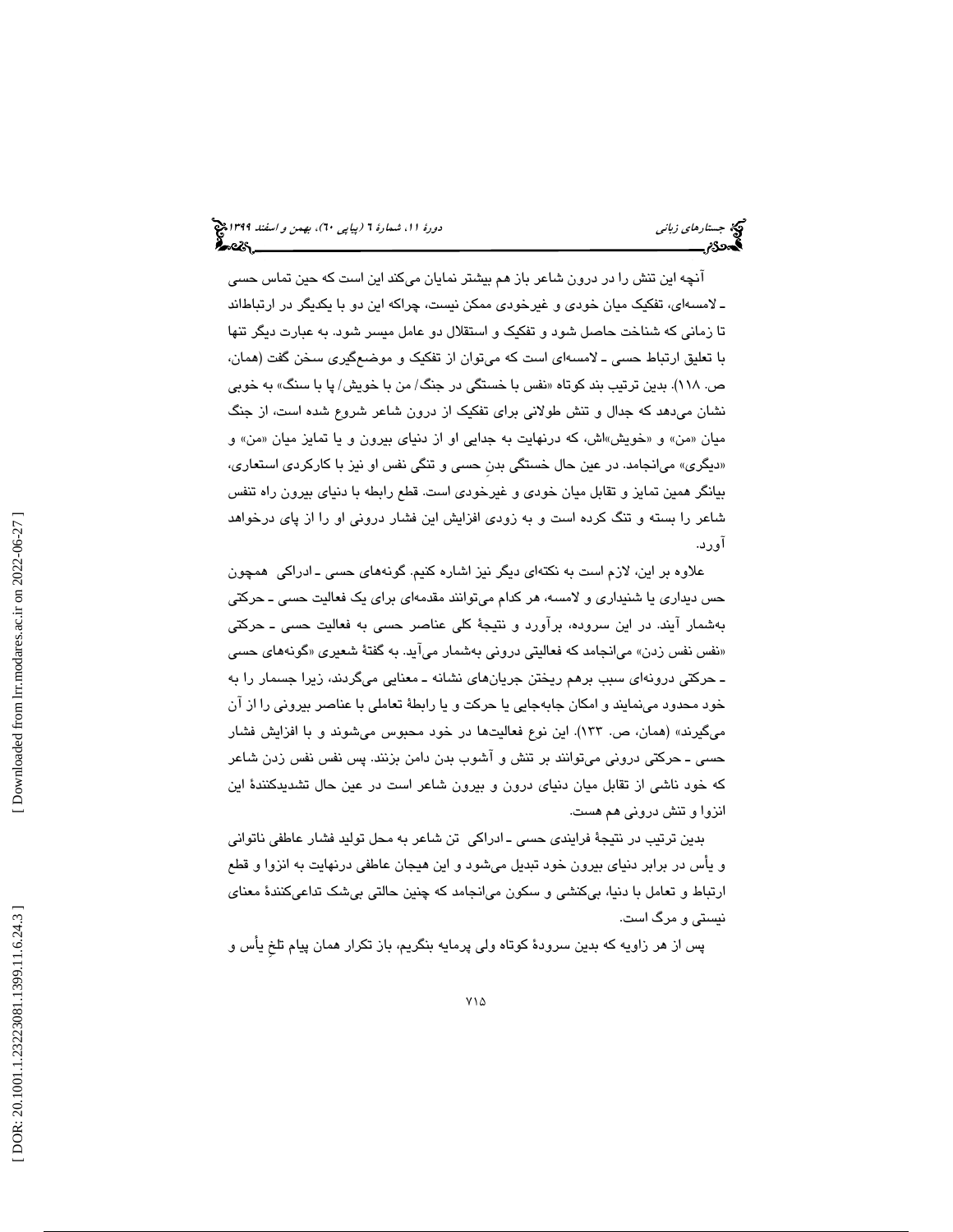| بررس <i>ی نقش القایی آوا و ساختار</i><br><b>پیر</b> دامه |  |
|----------------------------------------------------------|--|
|                                                          |  |

سي س*ارا طباطبايي*<br>**محمد نقش القا**س

نااميدي است، باز همان طنين نهفتهٔ تسليم و مرگ جان شاعر است در صحنهٔ مصاف ِ با روزگار .

اما پرسش آخر اينكه، آيا شاملو هنگام آفرينش شعر بر اين همه واقف بوده است و آگاهانه بسامد آواها و تكرار واژگان را در ساختاري متوازن، به ادراك و حواس و تن پيوند زده، تا در مداري بسته حول محورِ پيامي واحد بچرخند و بدين ترتيب منظومهاي چندمصراعي بيافريند. در پاسخ بايد گفت كه به نظر ياكوبسن چنين سازوكارهايي بهويژه در سطح «شعور نيمهاگاه» ند و شاعر بدون دخالت شناخت يا منطقي آگاهانه و از پيشساخته، آنها را در آفرينش فعالا خود بهكار ميگيرد (126-109 .Jacobson, 1977, pp .109). همچنانكه خوانندهٔ حساس نيز بينياز از چنين شناختها و تحليلهايي در همان خوانش اول و حتي سطحي، ناخودآگاه كمال شگفتيبرانگيز ابيات را درك و جهتمندي حسي ـ عاطفي آن را احساس ميكند؛ و البته كه بيشترين لذت متن در همين مرحله عايد خوانندة آن ميشود.

# . نتيجه 5

همانطور كه بررسي شد و ديديم، اين شعر بسيار كوتاه قابليتهاي چشمگيري دارد و شايد بهدليل همين ايجاز و ويژگيهاي منحصرب هفرد است كه تنها با يك بار خوانش گويي بر ذهن و جان خوانندة شعر براي هميشه حك ميشود. حالاست كه با توجه به فرمشكافي صورتگرفته، ميتوان به ارزش واقعي آن پي برد و فهميد كه چطور شاملو با استمداد از چند واژة محدود در چند مصراع كوتاه، چنين فضاي ملموس و ماندگاري را ايجاد كرده است ؛ فضايي كه شايد شاعران ديگر، چهبسا با دهها مصراع و صدها واژه، از بيان آن عاجز باشند. واج به واج، واژه به واژة اين سرودة متمركز و متوازن، در ارتباط تگاتنگ با حواس و عواطف تن گفتهپرداز، گويي حلقههاي زنجيرة چرخش ادراك به دور معنا هستند؛ معنايي هم آشكار و هم نهفته در دل ذره ذرة سروده.

پس تمامي عناصر تشكيلدهندة اين شعر، از آوا گرفته تا ساختار متوازن و درنهايت جريان حضور بدن حسي ـ عاطفي گفتهپرداز، هر يك به نوعي در خدمت توليد بار معنايي خاص و تبيين رابطة شاعر با صحنة پديدارشناختي است كه توصيف ميكند.

با توجه به بررسي زبانشناختي آواها و ساختار، در كنار تحليل نشانه ـ معناشناختي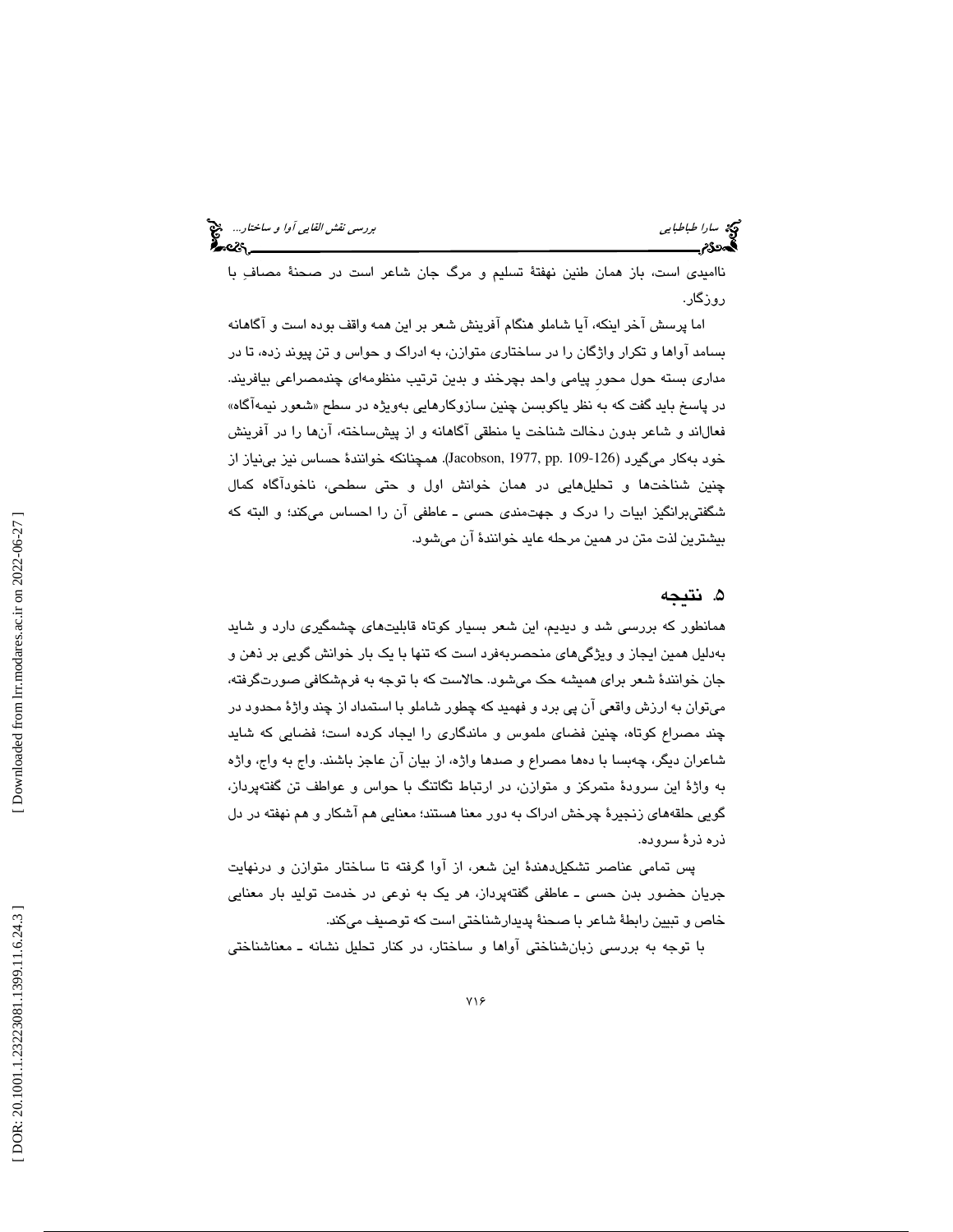حواس، به اين نتيجه ميرسيم كه تقابل ميان دو دنياي درون و برون، ميان من و ديگري، فضا را برای بروز احساسات در سخن ايجاد میكند و درنهايت «من» شوشگر حسی ـ ادراكی گفتمان را به سوي انزوا و بيكنشي در برابر دنياي پيرامون خود و بيان تجربة معنايي يأس و نااميدي ميكشاند.

اما مسلماً سراينده، مسافر يكه و تنهاي اين راه بيپايان نيست. حس جهانشمولي كه از متني بدين كيفيات برميآيد هرگز اجازه نميدهد چنين گمان بريم كه اين صرفاً حديث نفس شاعري از پاي مانده و مأيوس است، بلكه سرودة منتخب ما، هر چند كوتاه، حكايت تلخ و طولاني تجربة شكست و سرخوردگي از زندگي است؛ نواي پنهاني بيهودگي است و مرگ. كوتاه بگوييم : اين شعر كلاميست كه از دل برآيد و لاجرم بر دل نشيند. با اين حال مختصر پژوهش انجام شده، تلاشي بود هم در راه بهكارگيري نظريههاي زبانشناختي و نشانه ـ معناشناختي در حيطة شعر نو پارسي و هم به منظور هر چه بيشتر آشكار كردن اعجاز و شگفتيهاي شعر شاملويي. باشد كه از اين طريق خواننده نيز در خوانش مجدد خود، به شناختن چنين ويژگيهاي پنهاني، لذتي دوباره و چند باره را تجربه كند و از اين پس همواره با نگاهي موشكافانهتر به تحليل معنايي آثار منظوم بپردازد.

. پينوشت ها 6

- 1. Maurice Grammont
- 2. phonèmes
- 3. *Traité de phonétique*, 1960, Paris : Delagrave.
- 4. Roman Jacobson
- 5. formalistes russes
- 6. phonologie
- 7. Claude lévi-strauss
- 8. structuralisme
- 9. *Questions de poétique*, 1973, Paris : Seuil.
- 10. discours
- 11. sémiotique de l'école de Paris
- 12. corps sentant-percevant
- 13. Algirdas Julien Greimas
- 14. *De l'imperfection*, 1987, Périgueux : Pierre Fanlac.
- 15. harmonie suggestive
- 16. structure parallèle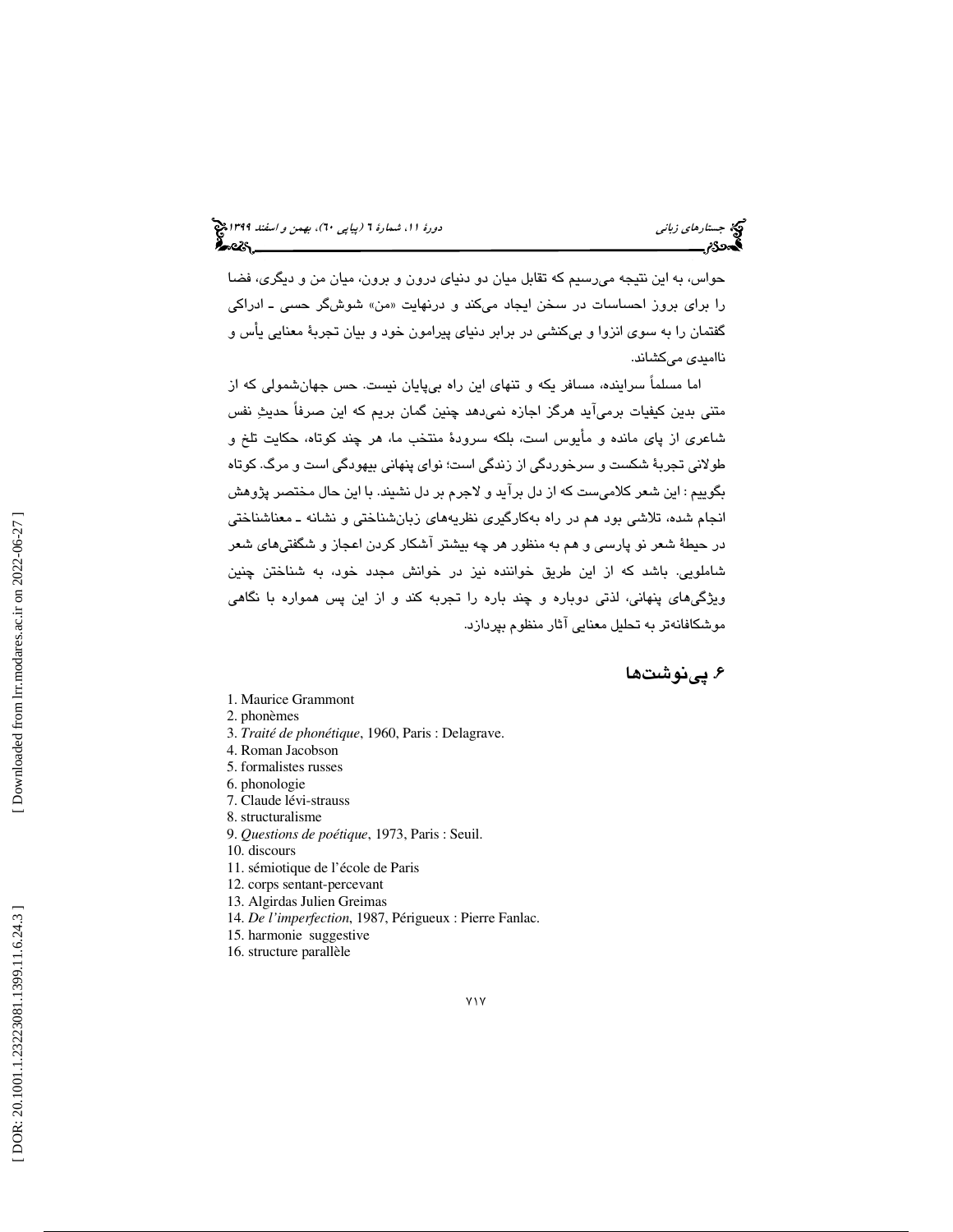سي سارا طباطبايي بررسي *نقش القايي آوا و ساختار...*. چ<mark>ي</mark><br>پهندون بررسي *نقش القايي*<br>پهندون بررسي نقش القايي بررسي نقش القايي بررسي نقش القايي آوا و ساختار... ⊷ટડ

- 
- 17. harmonie imitative, phono métaphore
- 18. Gaston Bachelard
- 19. Jean Libis
- 20. parallélisme
- 21. rétrospectif 22. intransitivité
- 23. mise en page

### 7. منابع :

- اسلامی ندوشن، م.ع. (۱۳۷۸). سخنگوی دشت خاوران*، باغ بی برگی*. تهران: زمستان.
	- اخوان ثالث، م. (١٣٥٧). *بدعتها و بدايع نيما يوشيج*. تهران: توكا.
	- پورنامداريان، ت. (١٣٧٤). *سفر در مه، تأملي در شعر احمد شاملو*. تهران: زمستان.
- حری، ا. (۱۳۸۸). كاركرد كهن|لگوها در شعر كلاسيك و معاصر فارسي در پرتو رويكـرد ساختاری به اشعار شاملو . *ادبيات عرفـاني و اسـطورهشنـناختي، ١٥،* ٧٠ - ٨٩.
	- حقوقي، م. (١٣٨٦). *شعر زمان ما ٠، احمد شاملو*. تهران: نگاه.
- روحاني، م. (١٣٩٠). بررسي كاركردهاي تكرار در شعر معاصر، با تكيـه بـر شـعر سپهري، شــاملو و فـروغ. *بوســتان ادب، ۲*، ۱٤٥ ـ ۱٦٨.
	- شاملو، ا. (١٣٤٥). *ققنوس در باران*. تهران: نيل.
	- شعیری، ح.ر. (۱۳۹۸). تج*زیه ـ تحلیل نشانه معناشنا*خت*ی گفتمان*. تهران: سمت.
- شفيعي كدكني، م.ر. ( 1359 .) ادوار شعر فارسي، از مشـروطيت تـا سـقوط سـلطنت . تهـران: توس.
	- شمیسا، س. (١٣٦٨). *نگا<i>هی تازه به بدیع*. تهران: فردوس.
- صادقی، ل. (۱۳۹۱). خوانش شعر «حکايت» اثر احمد شاملو با رويکرد شعرشناسی شناختی. ج*ستار<i>های زبانی، ٤،* ١٤٩ـ١٦٧.
	- صفوی، ک. (۱۳۷۳). *از زبانشناسی به ادبیات*. تهران: چشمه.
- طاهري، ع.ر.، و يدملت، ز. (١٣٩٠). جنبههاي نمايــشي اشــعار احمـد شـاملو. *بوستان ادب*،  $3 - 1 - 12$ 
	- قويمي، م. (١٣٨٣). *آوا و القا، رهيافتي به شعر اخوان ثالث*. تهران: هرمس.
		- قویمی، م. (۱۳۸۲). *شعر نو در بوتهٔ نقد*. بندرعباس: دانشگاه هرمزگان.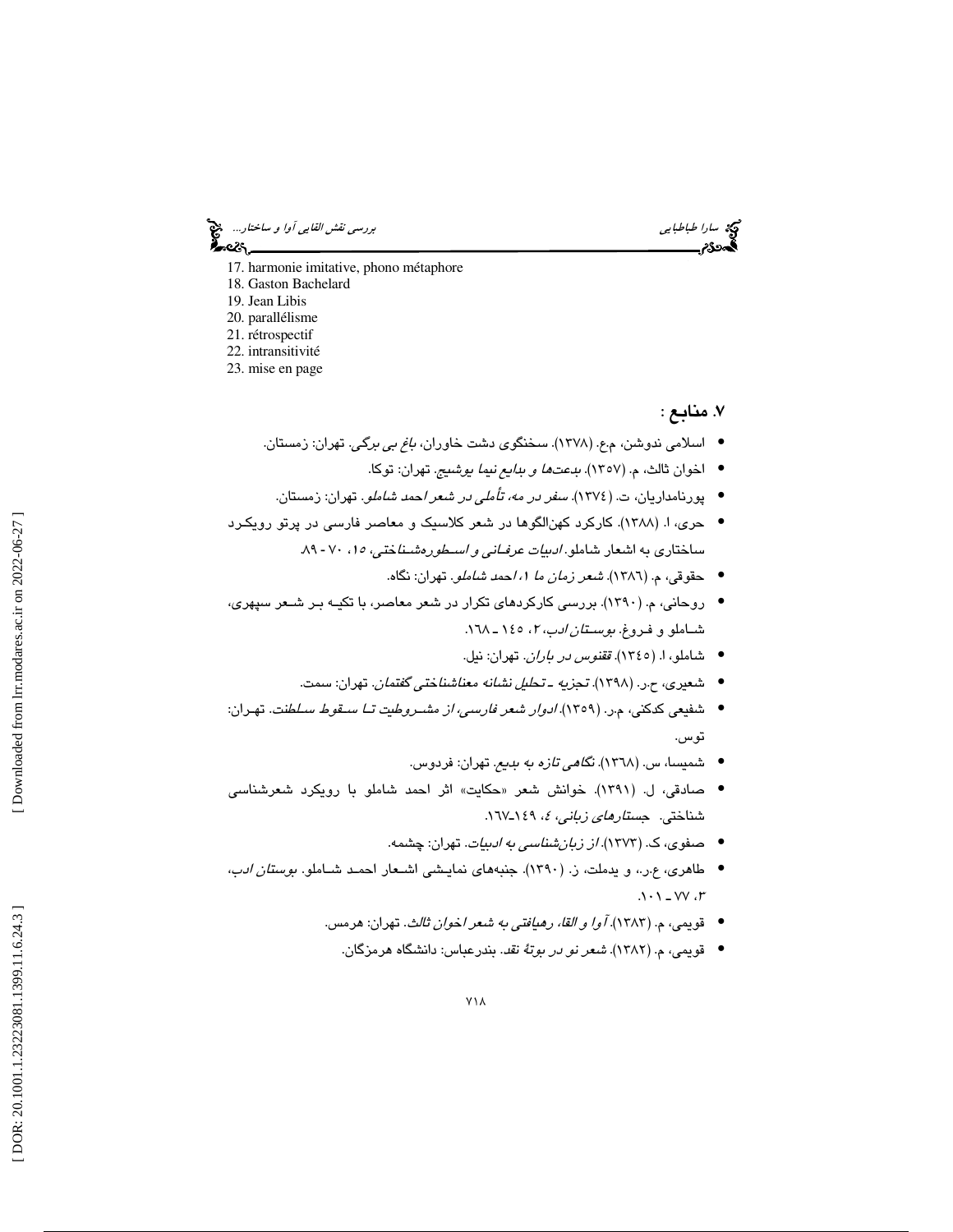# جستار*هاي زباني (بياپي 60)، بهمن و اسفند 1*398 هجرا بياني دورة 11، شمارة 1 (پياپي ٢٠)، بهم*ن و اسفند 1*394 هج

● ملكي، ن.، و نويدي، م. (١٣٩١). اشتراك عيني در برخي اشعار احمد شاملو و نيما يوشيج. جست*ارهای زبانی، ٤،* ٢٣٥ـ٦٥٦ .

- Bachelard, G. (1942). *L'eau et les rêves*. José Corti.
- Grammont, M. (1960). *Traité de phonétique*. Delagrave.
- Greimas, A.J. et Courtés, J. (1993). *Sémiotique, dictionnaire raisonné de la théorie du langage*. Hachette
- Jakobson, R. (2003). *Essais de linguistique générale* , *les fondations du langage*. Minuit.
- Jakobson, R. (1976). *Six leçons sur le son et le sens*. Minuit.
- ---------------- (1977). *Huit questions de poétique*. Le Seuil.
- ---------------- (1984). *Une vie dans le langage*. Minuit.
- Libis, J. (1996). *L'Eau et la Mort*, Dijon : CRDP (Centre National de Documentation Pédagogique)

#### **References**

- Akhavan-Sales, M. (1978). *Innovations of Nima Youshij*. Tooka. [In Persian] .
- Bachelard, G. (1942). *Water and dreams*. José Corti. [In French].
- Eslami-Nadoushan, M.A (1999). *KHAVARAN's plain spokesman, Leafless Garden.* Zemestan. [In Persian].
- Ghavimi, M. (2003). *Critic of the new poetry.* Hormozgan University. [In Persian].
- ---------------- (2004). *Sound and suggestion, an approach to the poetry of the Akhavan-Sales*. Hermes. [In Persian].
- Grammont, M. (1960). *Phonetic treaty*. Delagrave. [In French].
- Greimas, A.J. & Courtés, J. (1993). *Semiotics, reasoned dictionary of language theory*. Hachette[In French].
- Hoghoughi, M. (2007). *Poetry of our time 1, Ahmad Shamloo.* Negah. [In Persian].
- Horri, A. (2009). The function of archetypes in classical and contemporary Persian